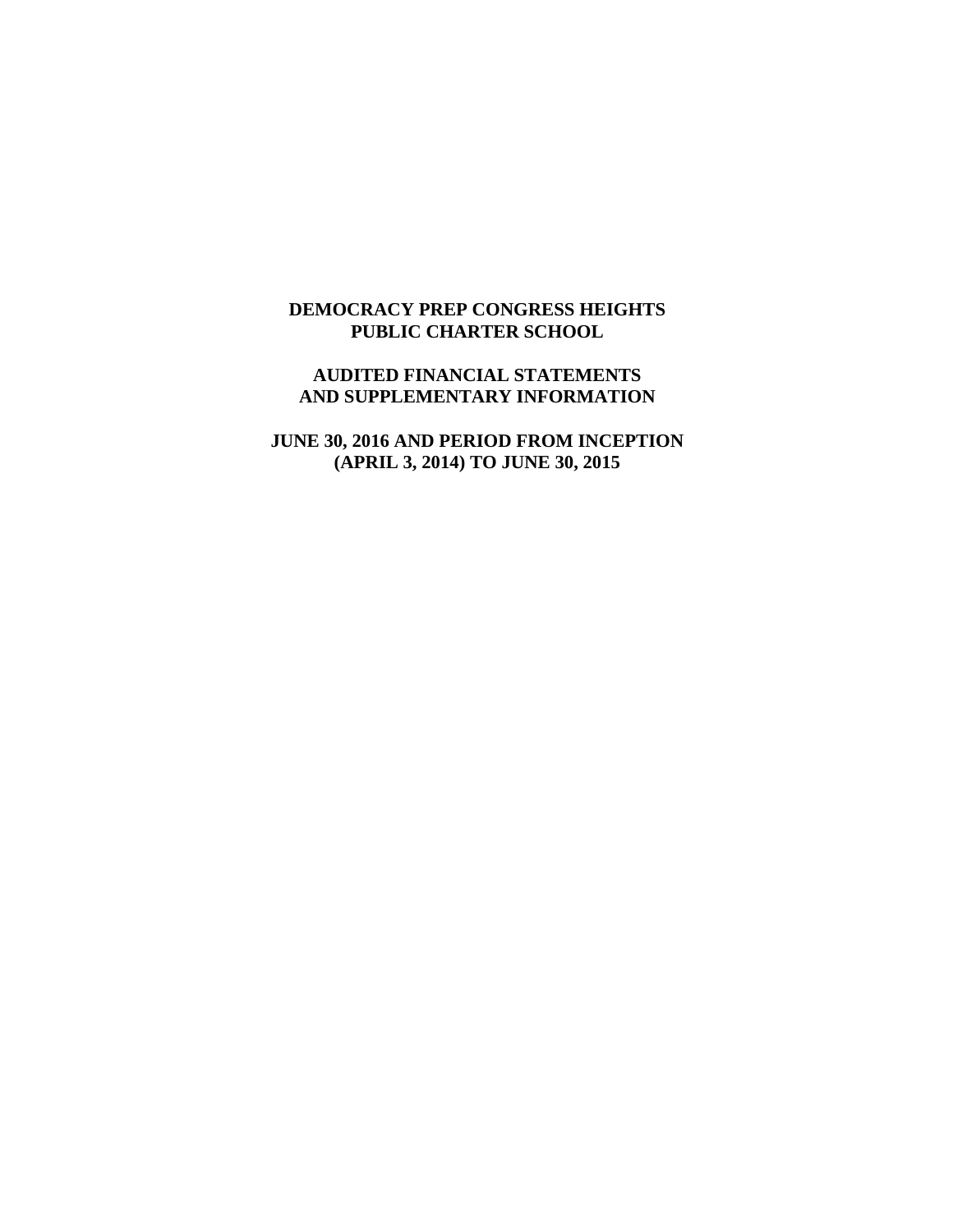|                                                                                                                                                                                                                                        | Page      |
|----------------------------------------------------------------------------------------------------------------------------------------------------------------------------------------------------------------------------------------|-----------|
| <b>Independent Auditor's Report</b>                                                                                                                                                                                                    | $1 - 2$   |
| <b>Financial Statements</b>                                                                                                                                                                                                            |           |
| <b>Statements of Financial Position</b>                                                                                                                                                                                                | 3         |
| Statements of Activities and Changes in Net Assets                                                                                                                                                                                     | 4         |
| <b>Statements of Cash Flows</b>                                                                                                                                                                                                        | 5         |
| <b>Notes to Financial Statements</b>                                                                                                                                                                                                   | $6 - 13$  |
| <b>Supplementary Information</b>                                                                                                                                                                                                       |           |
| <b>Independent Auditor's Report on Supplementary Information</b>                                                                                                                                                                       | 14        |
| Schedules of Functional Expenses                                                                                                                                                                                                       | $15 - 16$ |
| <b>Independent Auditor's Report on Internal Control over Financial Reporting</b><br>and on Compliance and Other Matters Based on an Audit of Financial<br><b>Statements Performed in Accordance with Government Auditing Standards</b> | $17 - 18$ |
| Independent Auditor's Report on Compliance for Each Major Program and<br>on Internal Control over Compliance Required by the Uniform Guidance                                                                                          | $19 - 21$ |
| Schedule of Expenditures of Federal Awards                                                                                                                                                                                             | 22        |
| Notes to Schedule of Expenditures of Federal Awards                                                                                                                                                                                    | 23        |
| Schedule of Findings and Questioned Costs                                                                                                                                                                                              | $24 - 30$ |
| <b>Independent Auditor's Report on Compliance with the District</b><br>of Columbia School Reform Act, As Amended                                                                                                                       | 31        |

**Table of Contents**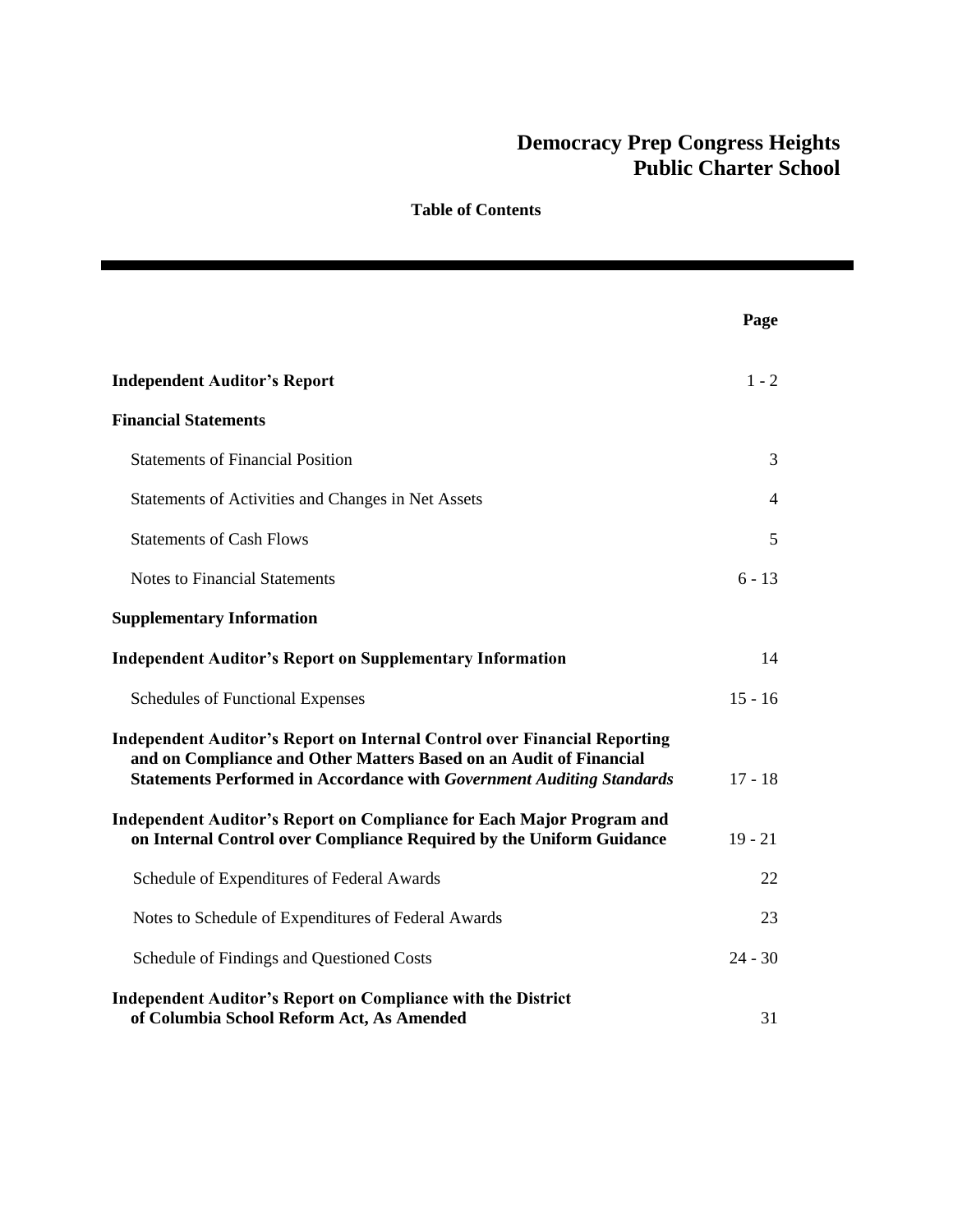

805 King Farm Boulevard Suite 300 Rockville, Maryland 20850

€ 301.231.6200 昌 301.231.7630 www.aronsonllc.com info@aronsonllc.com

### **Independent Auditor's Report**

Board of Directors **Democracy Prep Congress Heights Public Charter School**  Washington, D.C.

We have audited the accompanying financial statements of **Democracy Prep Congress Heights Public Charter School** (a nonprofit School) which comprise the Statements of Financial Position as of June 30, 2016 and 2015, and the related Statements of Activities and Changes in Net Assets and Cash Flows for the year ended June 30, 2016 and for the period from inception (April 3, 2014) to June 30, 2015, and the related notes to the financial statements.

### *Management's Responsibility for the Financial Statements*

Management is responsible for the preparation and fair presentation of these financial statements in accordance with accounting principles generally accepted in the United States of America; this includes the design, implementation, and maintenance of internal control relevant to the preparation and fair presentation of financial statements that are free from material misstatement, whether due to fraud or error.

## *Auditor's Responsibility*

Our responsibility is to express an opinion on these financial statements based on our audit. We conducted our audit in accordance with auditing standards generally accepted in the United States of America and the standards applicable to financial audits contained in *Government Auditing Standards*, issued by the Comptroller General of the United States. Those standards require that we plan and perform the audit to obtain reasonable assurance about whether the financial statements are free from material misstatement.

An audit involves performing procedures to obtain audit evidence about the amounts and disclosures in the financial statements. The procedures selected depend on the auditor's judgment, including the assessment of the risks of material misstatement of the financial statements, whether due to fraud or error. In making those risk assessments, the auditor considers internal control relevant to the entity's preparation and fair presentation of the financial statements in order to design audit procedures that are appropriate in the circumstances, but not for the purpose of expressing an opinion on the effectiveness of the entity's internal control. Accordingly, we express no such opinion. An audit also includes evaluating the appropriateness of accounting policies used and the reasonableness of significant accounting estimates made by management, as well as evaluating the overall presentation of the financial statements.

We believe that the audit evidence we have obtained is sufficient and appropriate to provide a basis for our audit opinion.

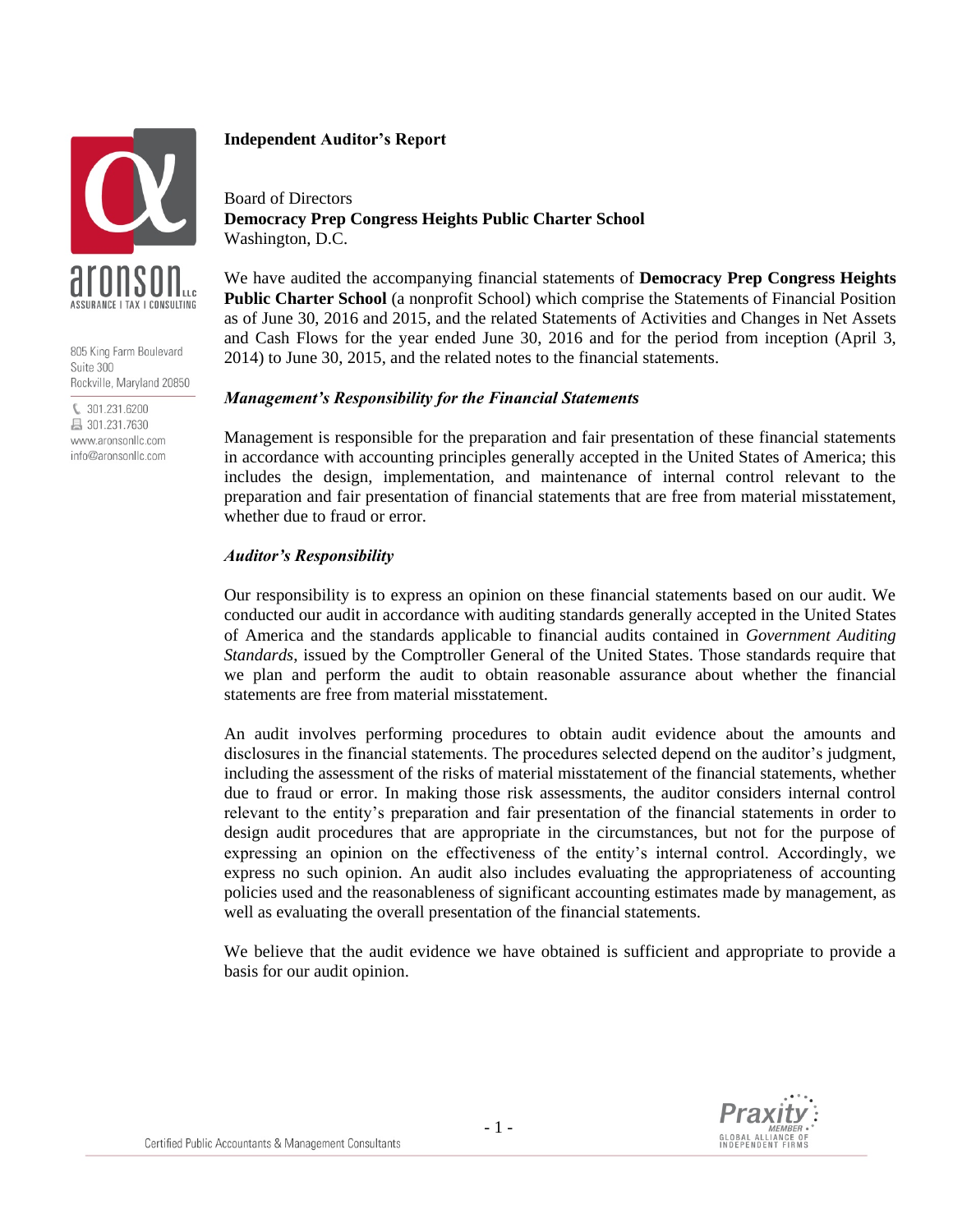#### **Independent Auditor's Report (continued)**

#### *Opinion*

In our opinion, the financial statements referred to above present fairly, in all material respects, the financial position of **Democracy Prep Congress Heights Public Charter School** as of June 30, 2016 and 2015, and the changes in its net assets and its cash flows for the year and period then ended in accordance with accounting principles generally accepted in the United States of America.

### *Other Matters*

### *Other Information*

Our audit was conducted for the purpose of forming an opinion on the financial statements as a whole. The accompanying Schedule of Expenditures of Federal Awards, as required by Title 2 U.S. *Code of Federal Regulations* (CFR) Part 200, *Uniform Administrative Requirements, Cost Principles, and Audit Requirements for Federal Awards*, is presented for purposes of additional analysis and is not a required part of the financial statements. Such information is the responsibility of management and was derived from and relates directly to the underlying accounting and other records used to prepare the financial statements. The information has been subjected to the auditing procedures applied in the audit of the financial statements and certain additional procedures, including comparing and reconciling such information directly to the underlying accounting and other records used to prepare the financial statements or to the financial statements themselves, and other additional procedures in accordance with auditing standards generally accepted in the United States of America. In our opinion, the information is fairly stated, in all material respects, in relation to the financial statements as a whole.

### **Other Reporting Required by** *Government Auditing Standards*

In accordance with *Government Auditing Standards*, we have also issued our report dated January 13, 2017, on our consideration of **Democracy Prep Congress Heights Public Charter School's** internal control over financial reporting and on our tests of its compliance with certain provisions of laws, regulations, contracts, and grant agreements and other matters. The purpose of that report is to describe the scope of our testing of internal control over financial reporting and compliance and the results of that testing, and not to provide an opinion on internal control over financial reporting or on compliance. That report is an integral part of an audit performed in accordance with *Government Auditing Standards* in considering **Democracy Prep Congress Heights Public Charter School's** internal control over financial reporting and compliance.

Aronson un

Rockville, Maryland January 13, 2017

Certified Public Accountants & Management Consultants

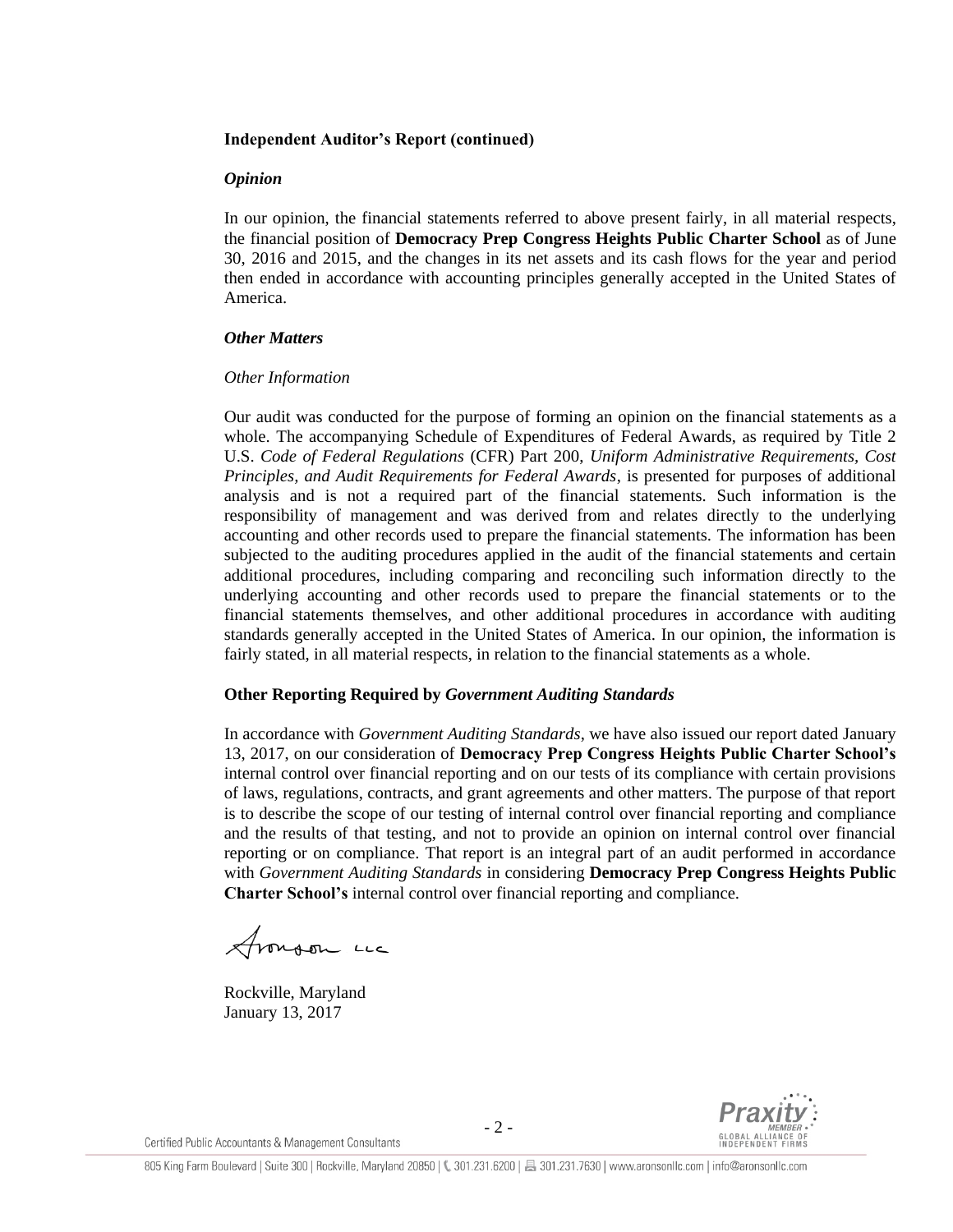**Statements of Financial Position**

| June 30,                                         | 2016            |               | 2015      |
|--------------------------------------------------|-----------------|---------------|-----------|
| <b>Assets</b>                                    |                 |               |           |
| <b>Current assets</b>                            |                 |               |           |
| Cash and cash equivalents                        | \$<br>568,893   | \$            | 1,184,125 |
| Grants receivable                                | 1,010,823       |               | 624,619   |
| Prepaid expenses                                 | 54,507          |               | 108,446   |
| <b>Total current assets</b>                      | 1,634,223       |               | 1,917,190 |
| Property and equipment, net                      | 176,366         |               | 189,132   |
| <b>Total assets</b>                              | \$<br>1,810,589 | \$            | 2,106,322 |
| <b>Liabilities and Net Assets</b>                |                 |               |           |
| <b>Current liabilities</b>                       |                 |               |           |
| Capital lease obligations                        | \$<br>49,891    | \$            | 45,666    |
| Accounts payable                                 | 395,670         |               | 232,072   |
| Accounts payable - related party                 | 57,549          |               | 577,807   |
| Accrued expenses                                 | 187,670         |               | 288,750   |
| Accrued salaries                                 | 251,186         |               | 182,358   |
| Other current liabilities                        | 41,817          |               | 39,570    |
| <b>Total current liabilities</b>                 | 983,783         |               | 1,366,223 |
|                                                  |                 |               |           |
| <b>Noncurrent liabilities</b>                    |                 |               |           |
| Deferred rent (see Note 3)                       | 538,225         |               | 351,622   |
| Capital lease obligation, net of current portion | 5,863           |               | 52,501    |
| <b>Total noncurrent liabilities</b>              | 544,088         |               | 404,123   |
| <b>Total liabilities</b>                         | 1,527,871       |               | 1,770,346 |
| <b>Net unrestricted assets</b>                   |                 |               |           |
| Unrestricted net assets                          | 151,468         |               | 204,726   |
| Board designated net assets                      | 131,250         |               | 131,250   |
| <b>Total unrestricted net assets</b>             | 282,718         |               | 335,976   |
| <b>Total liabilities and net assets</b>          | \$<br>1,810,589 | $\frac{1}{2}$ | 2,106,322 |

The accompanying Notes to Financial Statements are an integral part of these financial statements.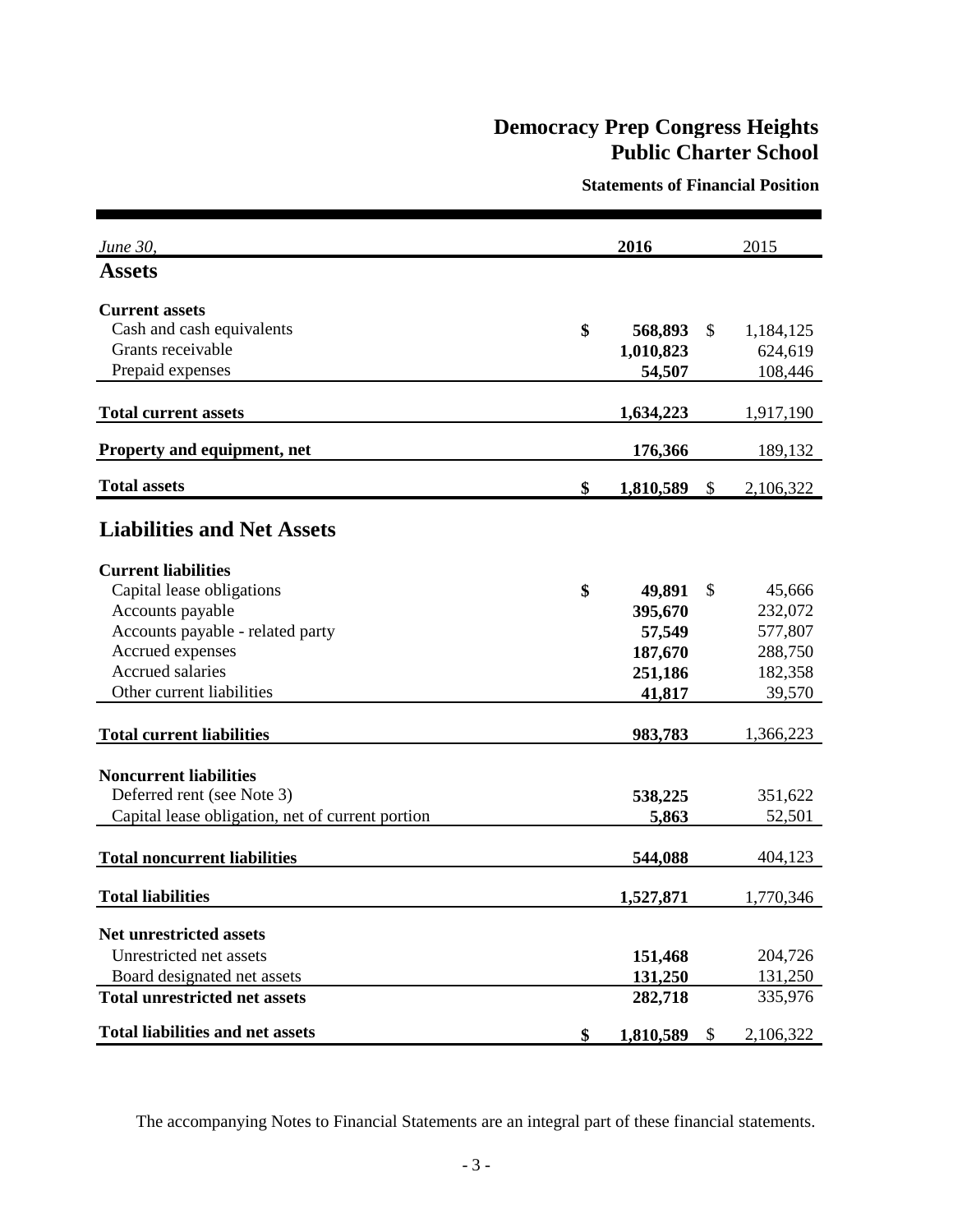| Year Ended June 30, 2016 and Period from Inception<br>(April 3, 2014) to June 30, 2015 | 2016                             | 2015       |
|----------------------------------------------------------------------------------------|----------------------------------|------------|
|                                                                                        |                                  |            |
| <b>Revenues and support</b>                                                            |                                  |            |
| Charter school - per pupil funding                                                     | \$<br>8,641,311<br><sup>\$</sup> | 8,213,547  |
| D.C. facilities allowance                                                              | 2,009,678                        | 1,904,639  |
| Government grants                                                                      | 1,312,830                        | 1,141,655  |
| Contributions                                                                          | 26                               | 236        |
| In-kind contributions                                                                  | 93,996                           | 47,494     |
|                                                                                        |                                  |            |
| <b>Total revenues and support</b>                                                      | 12,057,841                       | 11,307,571 |
|                                                                                        |                                  |            |
| <b>Expenses</b>                                                                        |                                  |            |
| Program                                                                                | 10,527,853                       | 9,459,748  |
| Management and general                                                                 | 1,583,246                        | 1,511,847  |
| <b>Total expenses</b>                                                                  | 12,111,099                       | 10,971,595 |
| <b>Change in net assets</b>                                                            | (53,258)                         | 335,976    |
|                                                                                        |                                  |            |
| Net assets, beginning of period                                                        | 335,976                          |            |
| Net assets, end of period                                                              | \$<br>282,718<br><sup>\$</sup>   | 335,976    |

## **Statements of Activities and Changes in Net Assets**

The accompanying Notes to Financial Statements are an integral part of these financial statements.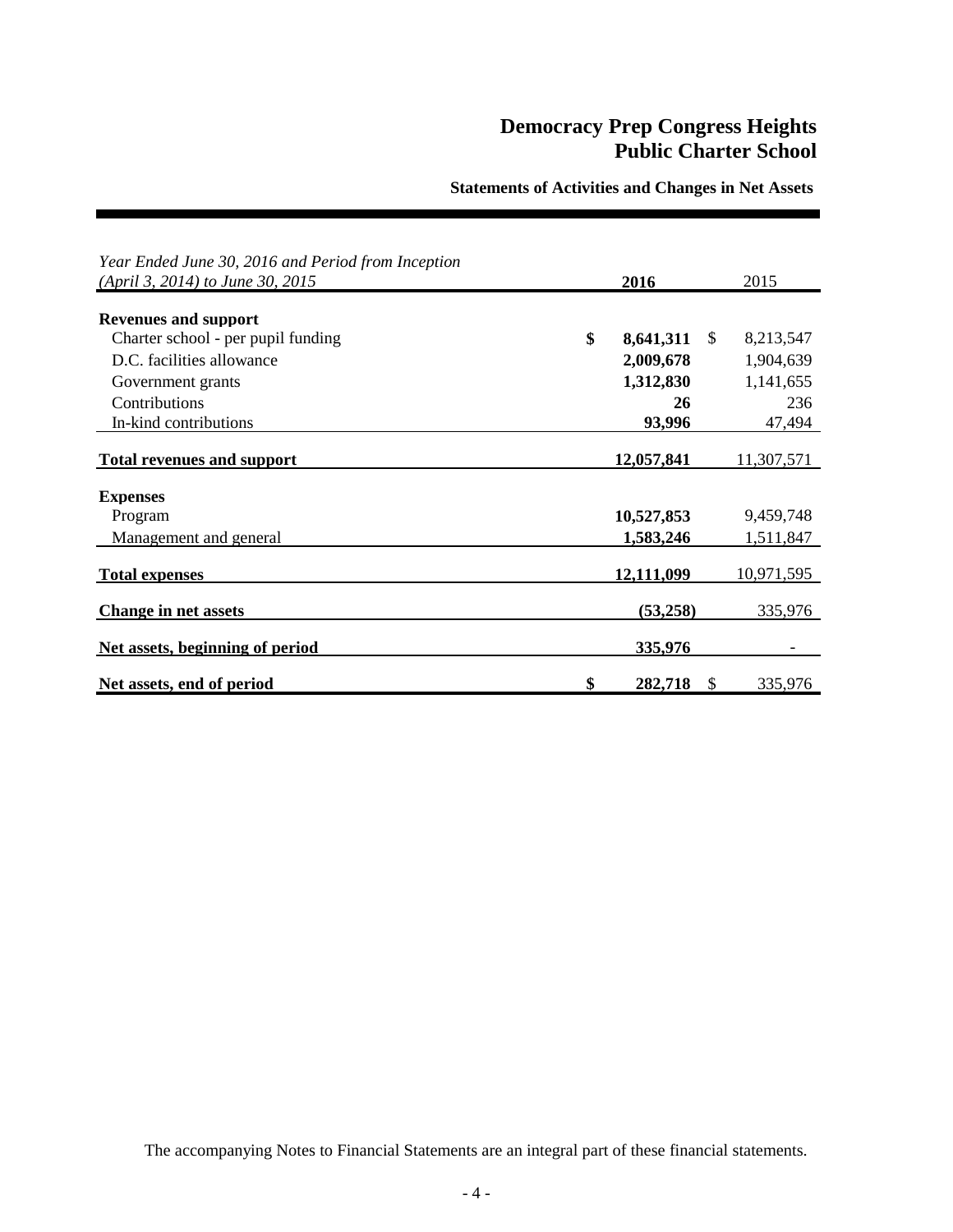**Statements of Cash Flows**

| Year Ended June 30, 2016 and Period from Inception<br>(April 3, 2014) to June 30, 2015               | 2016 |               | 2015       |  |  |
|------------------------------------------------------------------------------------------------------|------|---------------|------------|--|--|
|                                                                                                      |      |               |            |  |  |
| <b>Cash flows from operating activities</b><br>Change in net assets                                  |      |               |            |  |  |
|                                                                                                      | \$   | $(53,258)$ \$ | 335,976    |  |  |
| Adjustments to reconcile change in net assets to net cash<br>(used) provided by operating activities |      |               |            |  |  |
| Depreciation and amortization                                                                        |      |               |            |  |  |
| (Increase) decrease in                                                                               |      | 92,372        | 66,858     |  |  |
| Grants receivable                                                                                    |      |               |            |  |  |
|                                                                                                      |      | (386,204)     | (624, 619) |  |  |
| Prepaid expenses                                                                                     |      | 53,939        | (108, 446) |  |  |
| Increase (decrease) in                                                                               |      |               |            |  |  |
| Accounts payable                                                                                     |      | 163,598       | 232,072    |  |  |
| Accounts payable - related party                                                                     |      | (520, 258)    | 577,807    |  |  |
| Accrued expenses                                                                                     |      | (101,080)     | 288,750    |  |  |
| Accrued salaries                                                                                     |      | 68,828        | 182,358    |  |  |
| Other current liabilities                                                                            |      | 2,247         | 39,570     |  |  |
| Deferred rent                                                                                        |      | 186,603       | 351,622    |  |  |
| Net cash (used) provided by operating activities                                                     |      | (493,213)     | 1,341,948  |  |  |
| <b>Cash flows from investing activities</b>                                                          |      |               |            |  |  |
| Purchase of property and equipment                                                                   |      | (74,961)      | (118, 176) |  |  |
|                                                                                                      |      |               |            |  |  |
| <b>Cash flows from financing activities</b>                                                          |      |               |            |  |  |
| Proceeds from related party loan                                                                     |      |               | 150,000    |  |  |
| Payments on related party loan                                                                       |      |               | (150,000)  |  |  |
| Payments on capital lease obligations                                                                |      | (47, 058)     | (39, 647)  |  |  |
|                                                                                                      |      |               |            |  |  |
| Net cash used in financing activities                                                                |      | (47, 058)     | (39, 647)  |  |  |
| Net change in cash and cash equivalents                                                              |      | (615, 232)    | 1,184,125  |  |  |
| Cash and cash equivalents, beginning of period                                                       |      | 1,184,125     |            |  |  |
| Cash and cash equivalents, end of period                                                             | \$   | \$<br>568,893 | 1,184,125  |  |  |
|                                                                                                      |      |               |            |  |  |
| Supplemental cash flow information                                                                   |      |               |            |  |  |
| Payment of interest                                                                                  | \$   | $5,064$ \$    | 6,278      |  |  |
|                                                                                                      |      |               |            |  |  |
| <b>Non-cash financing activities</b>                                                                 |      |               |            |  |  |
| Equipment obtained through capital lease                                                             | \$   | 4,645<br>- \$ | 137,814    |  |  |

The accompanying Notes to Financial Statements are an integral part of these financial statements.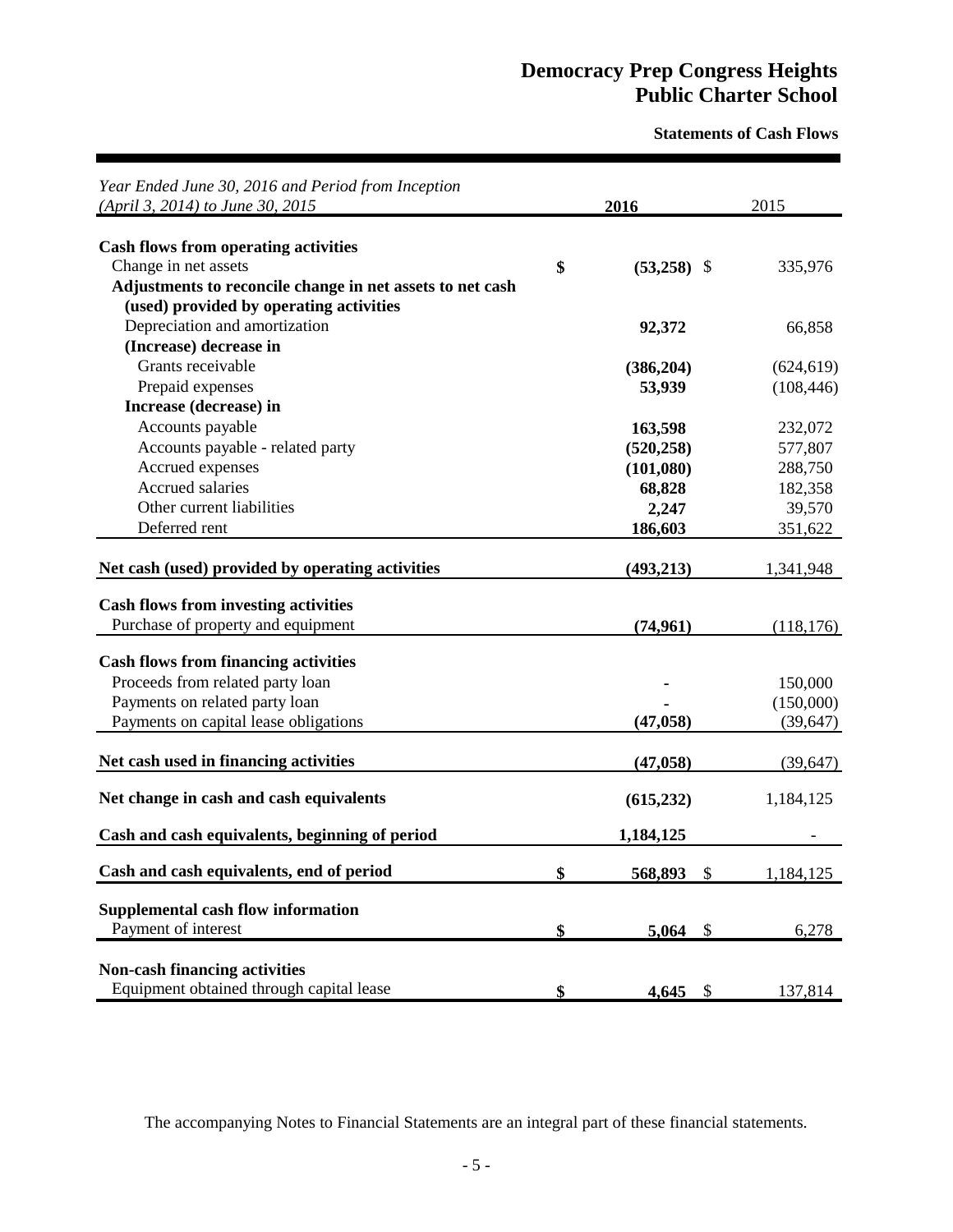#### **Notes to Financial Statements**

**1**. **School and significant accounting policies Organization:** Democracy Prep Congress Heights Public Charter School (the School) was incorporated in April 2014 as a not-for-profit corporation operated in the District of Columbia. The School was opened in July 2014 as an academic public charter school. The mission of the School is to educate responsible citizenscholars for success in the college of their choice and a life of active citizenship.

> **Basis of accounting:** The School prepares its financial records on the accrual basis of accounting. Under this basis, support and revenue are recognized when earned, and expenses are recognized as incurred.

> **Basis of presentation:** The School classifies revenues as restricted or unrestricted based on the existence or absence of donor-imposed restrictions. Accordingly, the net assets of the School and changes therein are classified and reported as follows:

**Unrestricted net assets -** net assets that are not subject to donor-imposed stipulations. Resources are available for general operations.

**Board designated net assets** – The board may designate the use of unrestricted net assets to enhance operational capabilities. As of June 30, 2016 and 2015, the board approved the use of \$131,250 of unrestricted net assets for the "Dream Dollar Fund," which will be utilized to support future alumni college scholarship packages for first generation students. The board is able to amend the amount at any point to reallocate money earmarked for the "Dream Dollar Fund" if more time sensitive needs arise.

**Temporarily restricted net assets -** net assets subject to donor-imposed stipulations that will be met either by actions of the School and/or the passage of time. When a donor restriction expires, that is, when a stipulated time restriction ends or a purpose restriction is accomplished, temporarily restricted net assets are reclassified to unrestricted net assets and reported in the Statements of Activities and Changes in Net Assets as released from restrictions. As of June 30, 2016 and 2015, there were no temporarily restricted net assets.

**Cash and cash equivalents:** The School considers all short term deposits in checking and savings accounts to be cash and cash equivalents. Balances may exceed federally insured limits. Management does not believe that this results in any significant credit risk.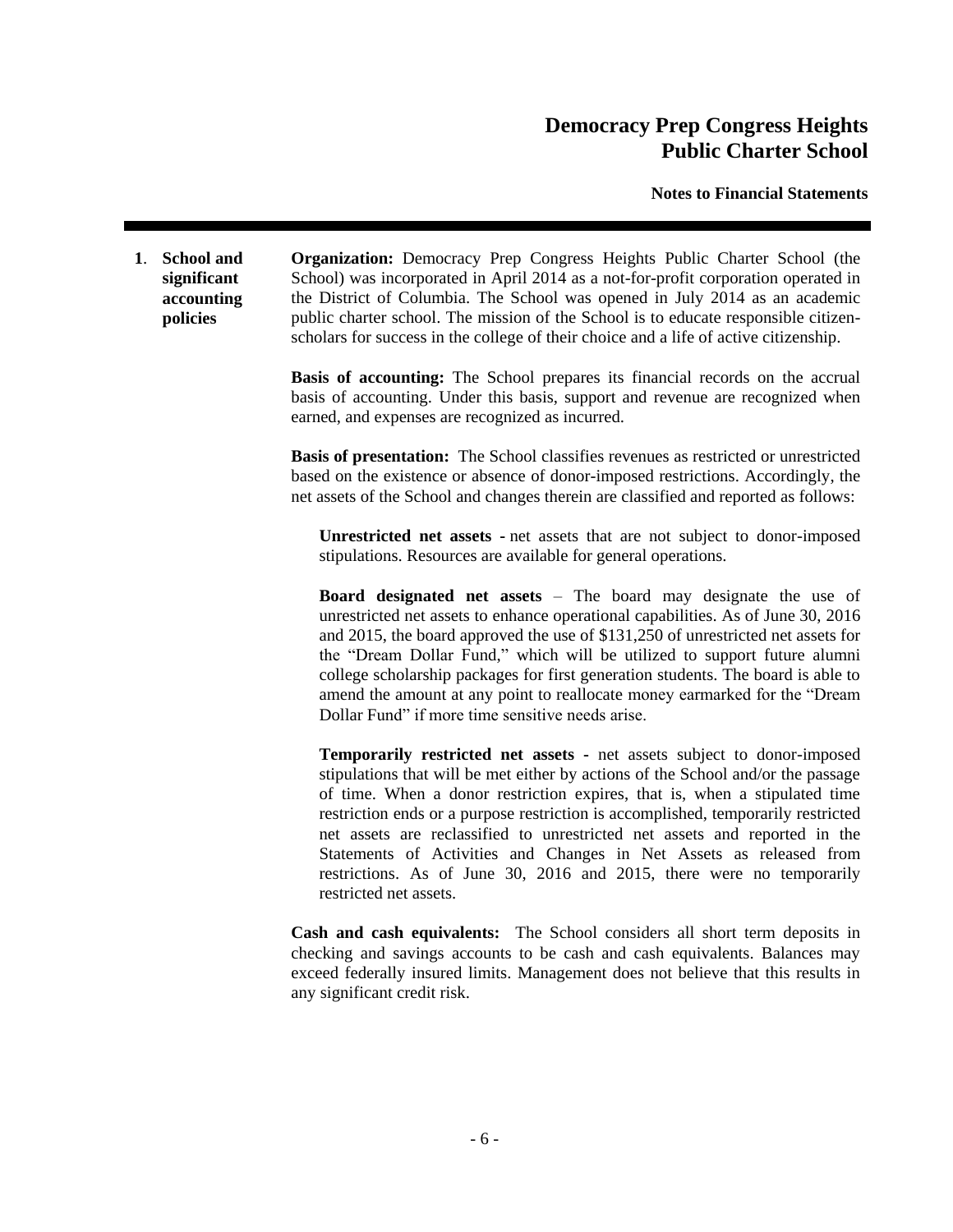**Notes to Financial Statements**

**Grants receivable:** Grants receivable are recorded when expenses are incurred for government programs. Collectability is assessed based on the School's historical experience with the government programs. This balance is deemed fully collectible and therefore no allowance for doubtful accounts is deemed necessary at June 30, 2016 and 2015.

**Property and equipment:** Property and equipment costing \$1,000 or more is recorded at cost and depreciated over estimated useful lives of three to seven years using the straight-line method. Subsequent to year end, the threshold for capitalization was increased to \$2,500.

**Deferred rent:** Rent expense is being recognized on a straight-line basis over the term of the lease. The difference between the amounts expensed and the required lease payments are reflected as deferred rent in the accompanying Statements of Financial Position, which is a non-cash item.

#### **Revenue recognition:**

**Charter school – per pupil funding** – A substantial portion of the School's revenue is derived from the District of Columbia Public School system, which is based on a student allocation formula linked to enrollment. Amounts received in advance for summer school are deferred and recognized over the period to which the funding relates.

**D.C. facilities allowance –** The School recognizes a facility allowance based on a student allocation formula linked to enrollment as determined by the D.C. government. Amounts received in advance are deferred and recognized over the period to which the funding relates.

**Government grants –** The School recognizes grant revenue in amounts equal to total allowable expenditures made during the period for the purposes specified by the grant.

**Contributions –** The School recognizes all unconditional contributions received as income in the period received or pledged.

**In-kind contributions:** In-kind contributions are reported at fair value in the financial statements for voluntary donations of services when those services (1) create or enhance nonfinancial assets or (2) require specialized skills provided by individuals possessing those skills and are services which would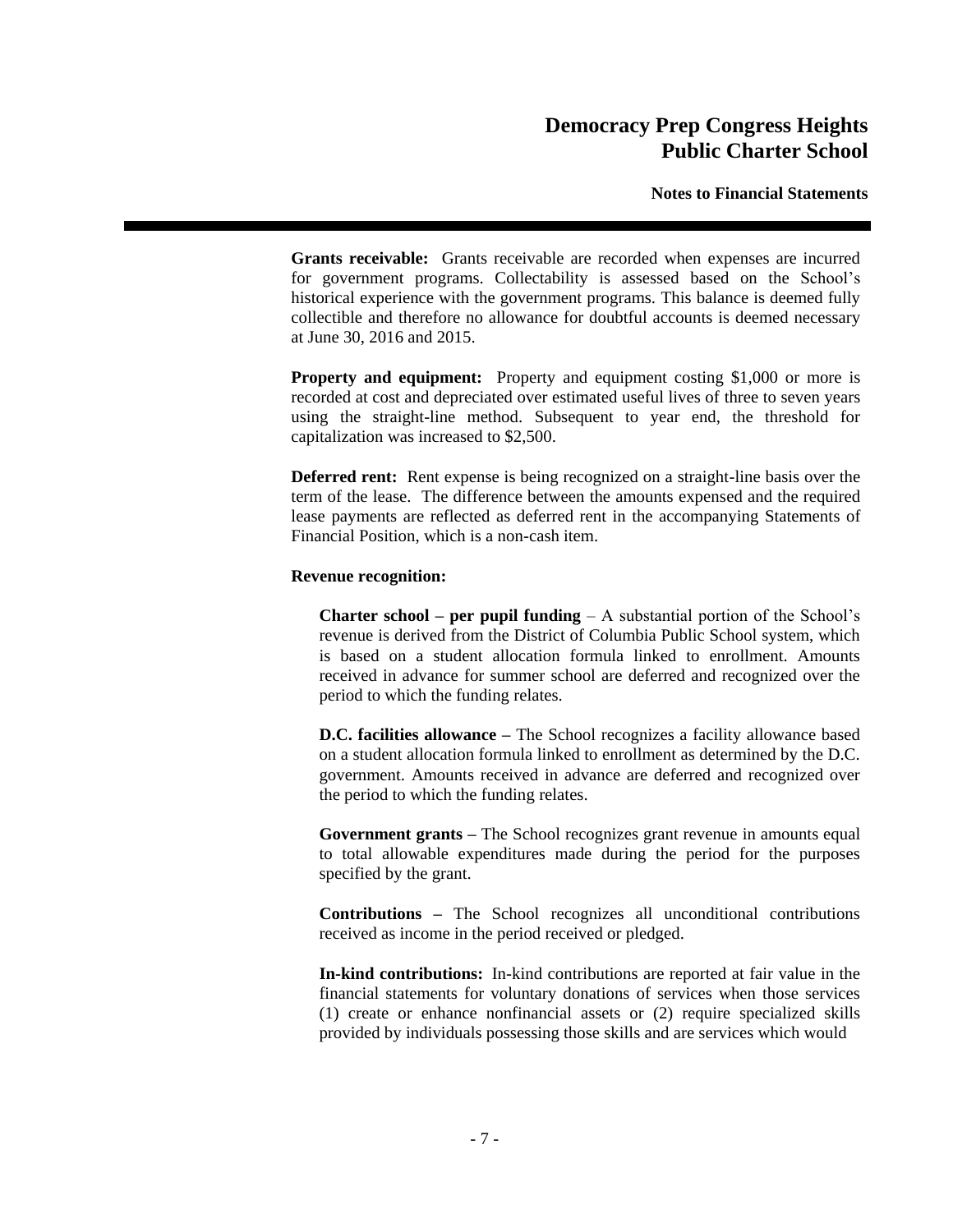**Notes to Financial Statements**

be typically purchased if not provided by donation. During the year ended June 30, 2016 and period from inception (April 3, 2014) to June 30, 2015, the School received in-kind general legal services having a fair value of \$93,996 and \$47,494, respectively.

**Income taxes:** The School is exempt from Federal income tax under Section  $501(c)(3)$  of the Internal Revenue Code and is not classified as a private foundation.

**Uncertainties in income taxes:** The School evaluates uncertainty in income tax positions taken or expected to be taken on a tax return based on a more-likelythan-not recognition standard. If that threshold is met, the tax position is then measured at the largest amount that is greater than 50% likely of being realized upon ultimate settlement. As of June 30, 2016 and 2015, there are no accruals for uncertain tax positions. If applicable, the School records interest and penalties as a component of income tax expense. Tax years from 2015 through the current year remain open for examination by tax authorities.

**Use of accounting estimates:** The preparation of financial statements in conformity with accounting principles generally accepted in the United States of America requires management to make estimates and assumptions that affect the reported amounts of assets and liabilities and disclosure of contingent assets and liabilities at the date of the financial statements and the reported amounts of revenues and expenses during the reporting period. Actual results could differ from these estimates.

**Functional allocation of expenses:** The costs of providing the various programs and other activities have been summarized on a functional basis in the Statements of Activities and Changes in Net Assets. Costs that can be identified with particular programs or support functions are charged directly to the program or function. Accordingly, certain costs have been allocated among the programs and supporting services benefited.

**Reclassification:** Certain 2015 balances have been reclassified to conform to the 2016 presentation.

**Subsequent events:** Management has evaluated subsequent events for disclosure in these financial statements through January 13, 2017, which is the date the financial statements were available to be issued.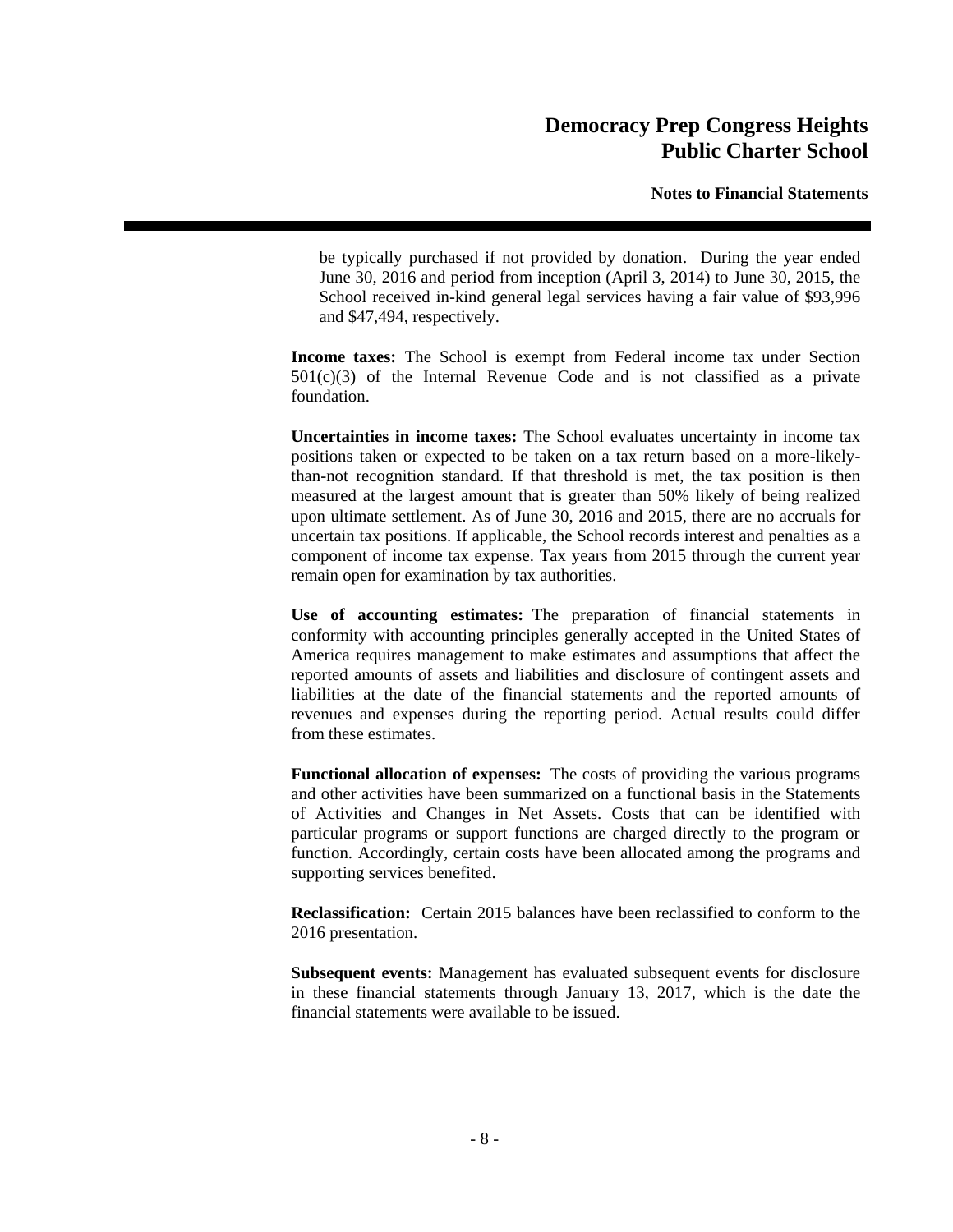**Notes to Financial Statements**

|                             | 2016          | 2015          |
|-----------------------------|---------------|---------------|
| Equipment and computers     | \$<br>260,418 | \$<br>230,155 |
| Furniture and fixtures      | 56,734        | 19,068        |
| Software                    | 18,444        | 6,767         |
| <b>Total</b>                | 335,596       | 255,990       |
| Accumulated depreciation    | (159, 230)    | (66, 858)     |
|                             |               |               |
| Property and equipment, net | \$<br>176,366 | \$<br>189,132 |

## Depreciation expense was \$92,372 and \$66,858 for the year ended June 30, 2016 and the period from inception (April 3, 2014) to June 30, 2015, respectively.

**3. Operating lease** In July 2014, the School entered into an operating sublease for approximately 42,528 net rentable square feet of office space in Washington, D.C., which expires in June 2026. The lease provided for escalating payments. In December 2015, new lease terms were agreed upon which altered the payment terms of the lease and the School now has the right to perform construction on the property. There was no change in rental space or the expiration date of the lease. The remaining deferred rent balance of \$416,784 from the previous lease will be amortized over the life of the lease. Deferred rent represents the non-cash difference between the annual cash payments under the lease and the straight-line recognition of rent expense.

> Total rent expense was \$1,497,846 and \$1,816,712 for year ended June 30, 2016 and the period from inception (April 3, 2014) to June 30, 2015, respectively. The following is a schedule by year of future minimum rental payments required under the operating lease:

| Year ending June 30, | Amount           |  |  |
|----------------------|------------------|--|--|
| 2017                 | \$<br>1,531,226  |  |  |
| 2018                 | 1,569,507        |  |  |
| 2019                 | 1,608,745        |  |  |
| 2020                 | 1,648,963        |  |  |
| 2021                 | 1,690,187        |  |  |
| Thereafter           | 9,265,967        |  |  |
|                      |                  |  |  |
| <b>Total</b>         | \$<br>17,314,595 |  |  |

#### **2. Property and equipment** As of June 30, 2016 and 2015, property and equipment consisted of the following: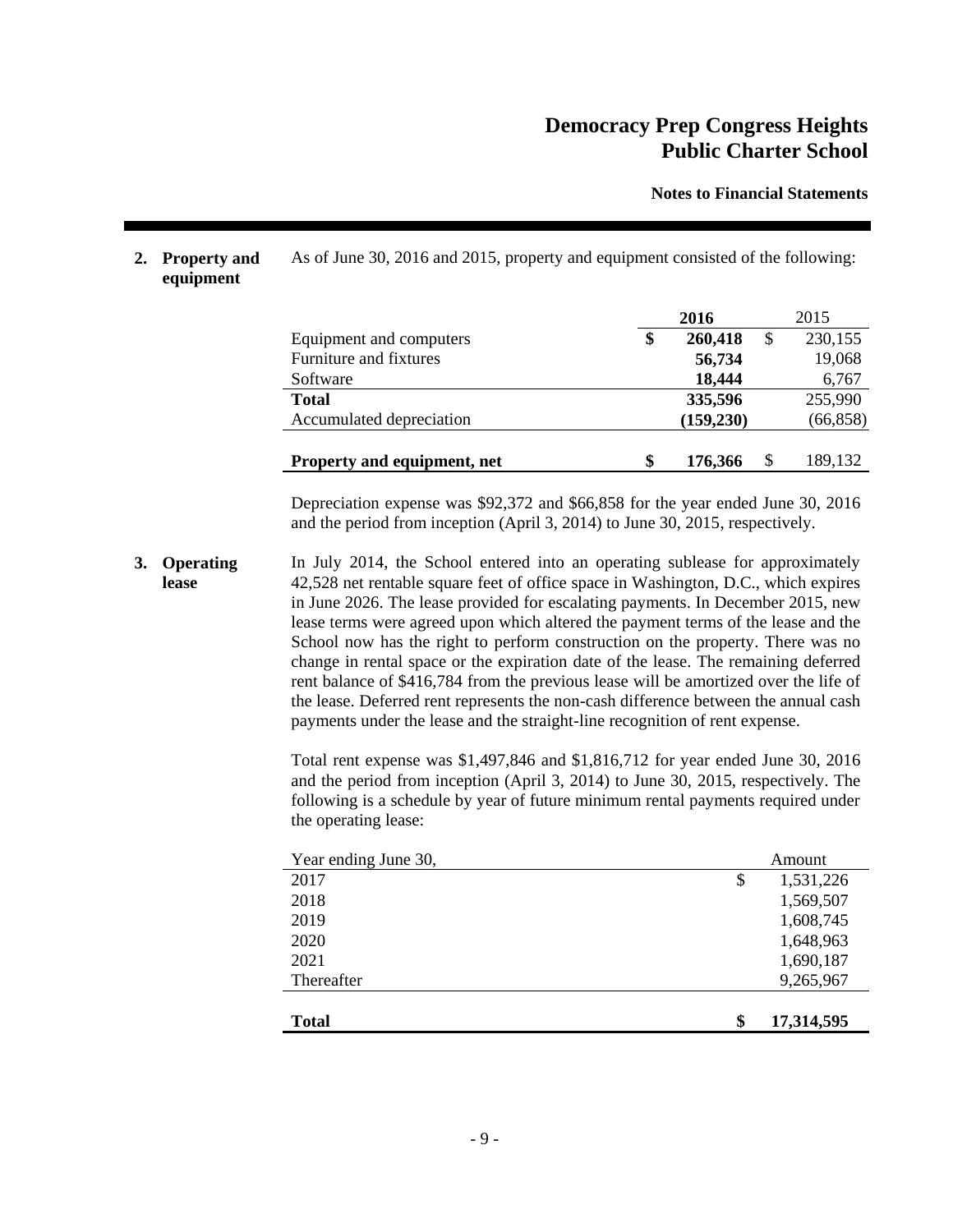**Notes to Financial Statements**

**4. Capital lease** The School leases equipment under capital lease obligations, which expire in July 2018. The asset and liability under the capital leases is recorded at the present value of the minimum lease payments. The amount necessary to reduce the minimum lease payments to their net present value is calculated at the interest rate implicit in the leases of 6% per annum.

> The following is a summary of property held under capital leases as of June 30, 2016 and 2015:

|                                | 2016 |           |  | 2015      |
|--------------------------------|------|-----------|--|-----------|
| Equipment and computers        | \$   | 142,459   |  | 137,814   |
| Less: accumulated depreciation |      | (85, 639) |  | (38, 282) |
|                                |      |           |  |           |
| Total                          | S    | 56,820    |  | 99.532    |
|                                |      |           |  |           |

Depreciation expense relating to property held under capital leases for the year ended June 30, 2016 and the period from inception (April 3, 2014) to June 30, 2015 was \$47,357 and \$38,282, respectively.

Minimum future payments under the capital leases as of June 30, 2016, are as follows:

| Year ending June 30,         | Amount       |
|------------------------------|--------------|
| 2017                         | \$<br>51,693 |
| 2018                         | 5,769        |
| 2019                         | 133          |
| Total minimum lease payments | 57,595       |
| Less: imputed interest       | (1, 841)     |
| Subtotal                     | 55,754       |
| Less: current portion        | (49, 891)    |
| <b>Non-current portion</b>   | 5.863        |
|                              |              |

**5. Retirement plan** The School participates in a 403(b) retirement plan. Eligible employees may contribute up to 100% of their salary. The School matches up to 15% of yearly pay. For the year ended June 30, 2016 and for the period from inception (April 3, 2014) to June 30, 2015, the School contributed \$114,111 and \$85,616, respectively, to the retirement plan.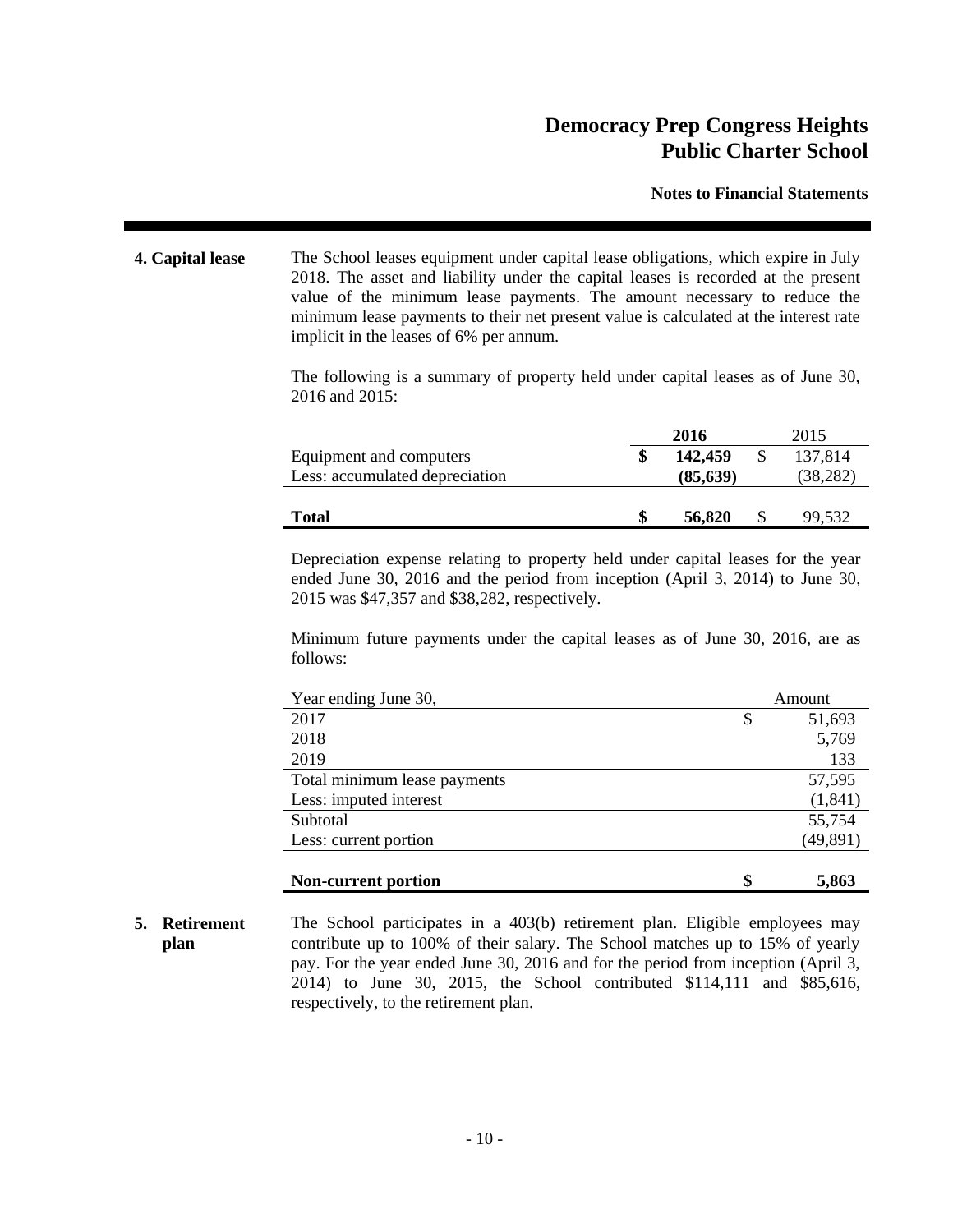#### **Notes to Financial Statements**

- **6. Concentration** The School is supported primarily through local and federal allocations and grants. Approximately 88% and 89% of total revenue for the year ended June 30, 2016 and the period from inception (April 3, 2014) to June 30, 2015, respectively, were provided through one government agency. One government agency was responsible for 91% and 89% of total receivables as of June 30, 2016 and 2015, respectively.
- **7. Charter school per pupil funding and facilities** The School receives funding from the District of Columbia which is based on a student allocation formula linked to enrollment. The funding is received in the form of per pupil education allotments and facility allotments and was as follows:

| allowance | Year and period ended June 30, | 2016            | 2015            |
|-----------|--------------------------------|-----------------|-----------------|
|           | General education              | \$<br>6,630,755 | \$<br>6,522,713 |
|           | Special education              | 911,444         | 976,212         |
|           | Special education compliance   | 100,480         | 104,982         |
|           | English language learners      |                 | 4,651           |
|           | At-risk students               | 994,045         | 604,989         |
|           | Special education ESY          | 4,587           |                 |
|           | Facilities allowance           | 2,009,678       | 1,904,639       |
|           | <b>Total D.C. allotments</b>   | \$10,650,989    | \$10,118,186    |

The average total cost per student was approximately \$19,471 for the year ended June 30, 2016 and \$17,500 for the the period from inception (April 3, 2014) to June 30, 2015.

Per pupil education allotments during the year ended June 30, 2016 and the period from inception (April 3, 2014) to June 30, 2015 were \$13,893 and \$13,248, respectively.

Per pupil facility allotments during the year ended June 30, 2016 and the period from inception (April 3, 2014) to June 30, 2015 were \$3,231 and \$3,072, respectively.

**8. Related party transactions** The School is an independent legal entity but is affiliated with three organizations: Democracy Prep Public Schools, Inc. (DPPS), Democracy Prep Charter School (DPCS) and Democracy Builders, Inc. (DBI).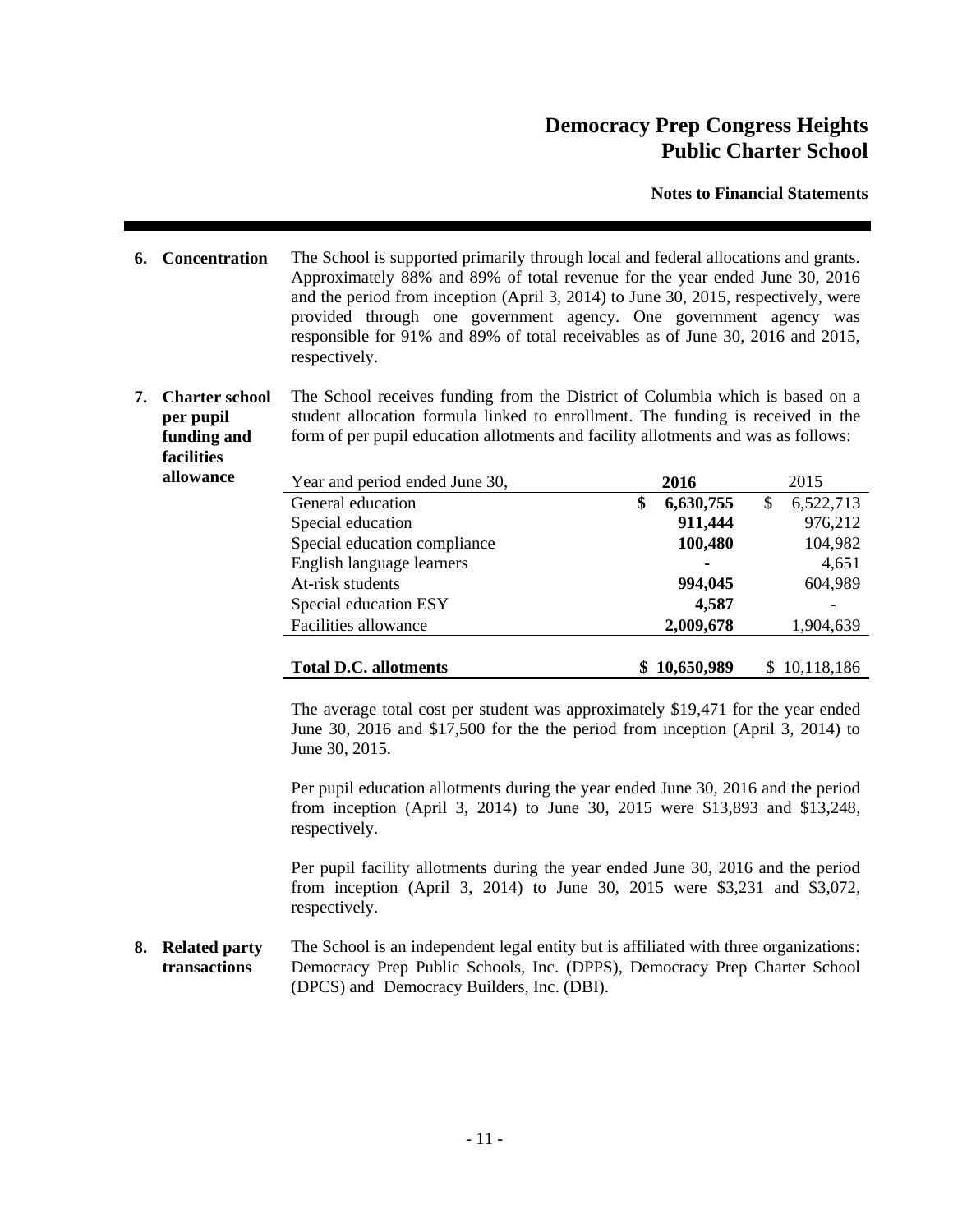**Notes to Financial Statements**

The School is managed by DPPS as noted in Note 9. For the year ended June 30, 2016 and the period from inception (April 3, 2014) to June 30, 2015, DPPS incurred costs on behalf of the School in the amount of \$70,845 and \$259,652, respectively, for rent and payroll expenses, for which they were reimbursed. The balance due to DPPS at June 30, 2016 and 2015 was \$57,549 and \$577,807, respectively, which is included in accounts payable – related party on the Statements of Financial Position.

In addition, during the initial period ended June 30, 2015, DPPS provided an interest-free loan of \$150,000 to the School for cash flow purposes. This loan was repaid in full as of June 30, 2015.

The School has a contract for communications services with a service provider through DPCS. For the year ended June 30, 2016 and the period from inception (April 3, 2014) to June 30, 2015, the amount reimbursed to DPCS for these services was \$13,667 and \$11,144, respectively. In addition, during the year ended June 30, 2016 and the period from inception (April 3, 2014) to June 30, 2015, DPCS incurred costs totaling \$108,259 and \$86,016, respectively, on behalf of the School for general operating expenses and was reimbursed for those costs.

DBI is a recruitment and outreach entity that works to build awareness of the School and recruit students. Fees for recruiting costs totaled \$55,000 for the period from inception (April 3, 2014) to June 30, 2015, which was included in the management fee from DPPS. There were no recruiting costs for the year ended June 30, 2016.

**9. Management fees** The School is managed by a related party (see Note 8), Democracy Prep Public School ("DPPS"), a New York State not-for-profit charter management organization. On July 1, 2014, the School entered into a management agreement with DPPS to assume responsibility for the School's educational process, management, and operations. As compensation to DPPS for these services, the School shall pay to DPPS an annual fee equal to 15% of non-competitive public revenue in the initial term. This percentage will decrease by one-half percent (0.5%) in each renewal term until it reaches a minimum of 12% of the noncompetitive public revenue, which percentage will remain in effect for all subsequent renewal terms. The agreement is effective for two years, beginning July 1, 2014 and ending June 30, 2016. For the year ended June 30, 2016 and for the period from inception (April 3, 2014) to June 30, 2015 the DPPS management fee incurred by the School was \$1,527,375 and \$1,426,450, respectively.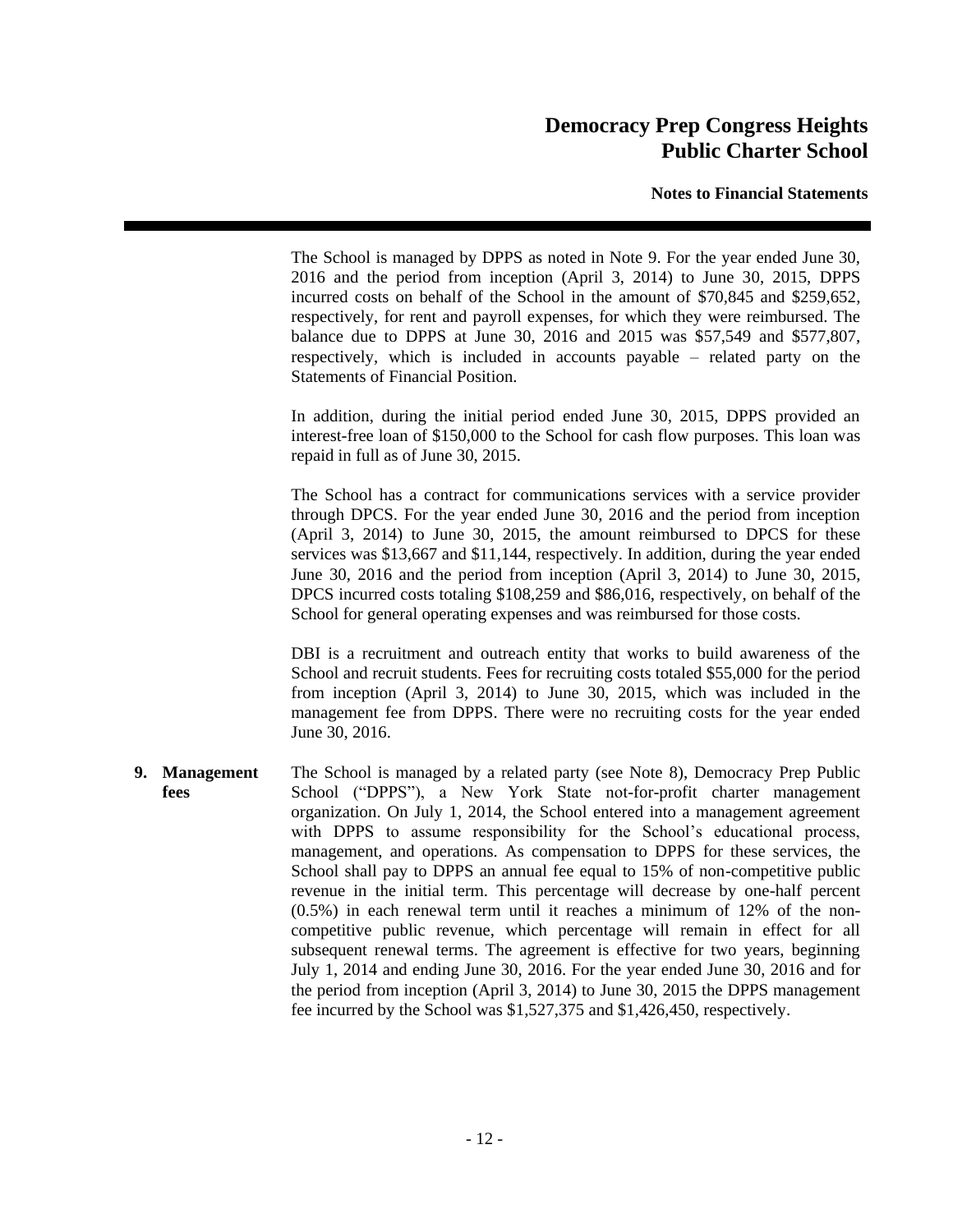#### **Notes to Financial Statements**

In July 2014, the School entered into an instruction agreement with Apple Tree Institute for Education, a District of Columbia organization. Apple Tree fully manages and operates the educational program for pre-school and pre-kindergarten ("Pre-K3" and "Pre-K4"). Apple Tree is solely responsible for all costs associated with operating the program, including, but not limited to compensation for teachers and administrators, curriculum related expenses, classroom furniture and supplies, and all liabilities associated with operating the program including expenses associated with special education. As a management fee for the services rendered, Apple Tree shall receive an amount equal to the per-pupil funding the School receives for its enrolled Pre-K3 and Pre-K4 students excluding the facilities allotment and less any administrative fees. For the year ended June 30, 2016 and for the period from inception (April 3, 2014) to June 30, 2015, the Apple Tree management fee incurred by the School was \$1,650,825 and \$1,407,673, respectively.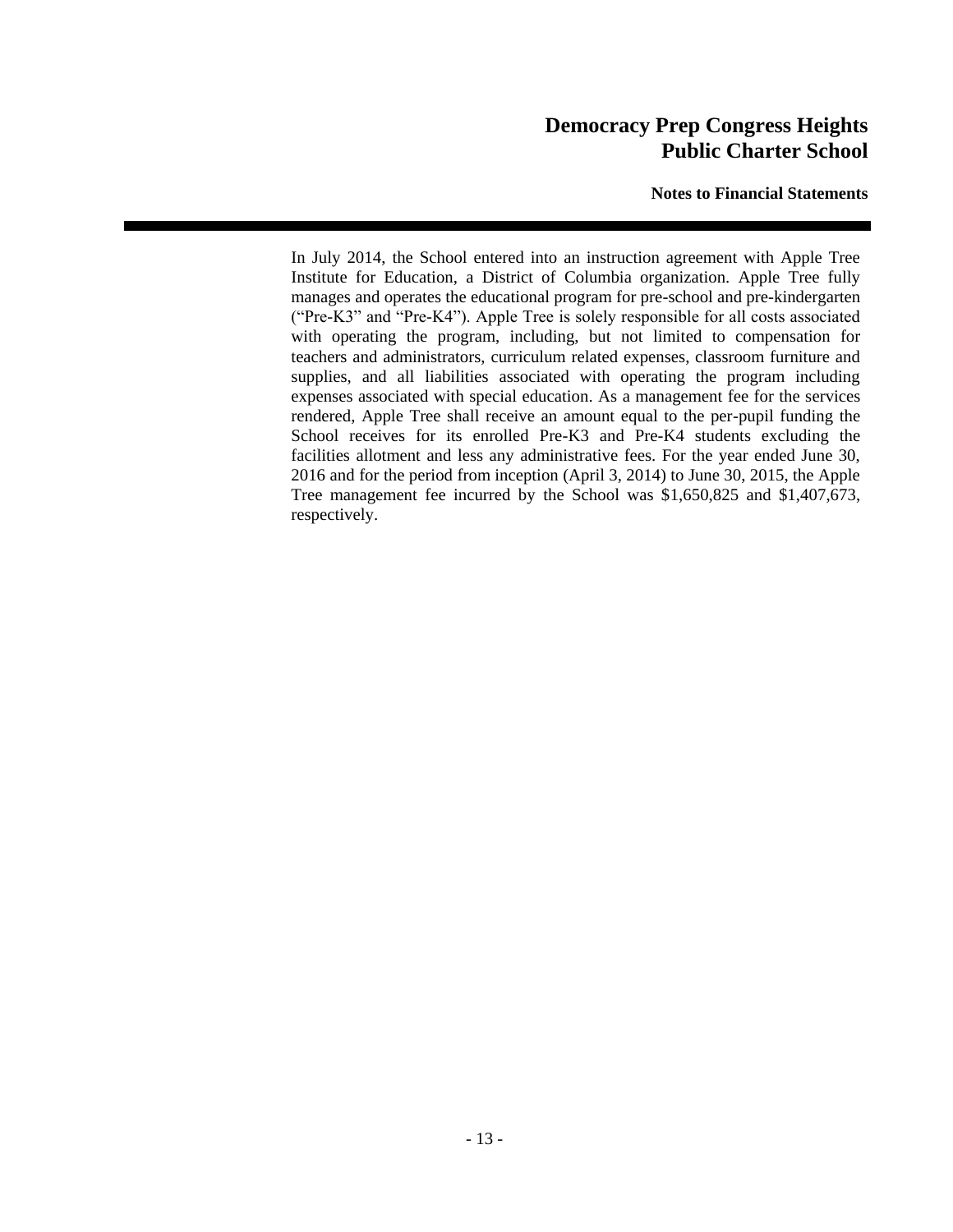

805 King Farm Boulevard Suite 300 Rockville, Maryland 20850

€ 301.231.6200 ■ 301.231.7630 www.aronsonllc.com info@aronsonllc.com

#### **Independent Auditor's Report on Supplementary Information**

Board of Directors **Democracy Prep Congress Heights Public Charter School**  Washington, D.C.

We have audited the financial statements of **Democracy Prep Congress Heights Public Charter School** as of and for the year ended June 30, 2016, and as of June 30, 2015 and for the period from inception (April 3, 2014) to June 30, 2015, and our report thereon dated January 13, 2017 which expressed an unmodified opinion on those financial statements, appears on pages 1 - 2. Our audit was performed for the purpose of forming an opinion on the financial statements as a whole. The Schedules of Functional Expenses are presented for the purposes of additional analysis and are not a required part of the financial statements. Such information is the responsibility of management and was derived from and relates directly to the underlying accounting and other records used to prepare the financial statements. The information has been subjected to the auditing procedures applied in the audit of the financial statements and certain additional procedures, including comparing and reconciling such information directly to the underlying accounting and other records used to prepare the financial statements or to the financial statements themselves, and other additional procedures in accordance with auditing standards generally accepted in the United States of America. In our opinion, the information is fairly stated in all material respects in relation to the financial statements as a whole.

Aronson un

Rockville, Maryland January 13, 2017

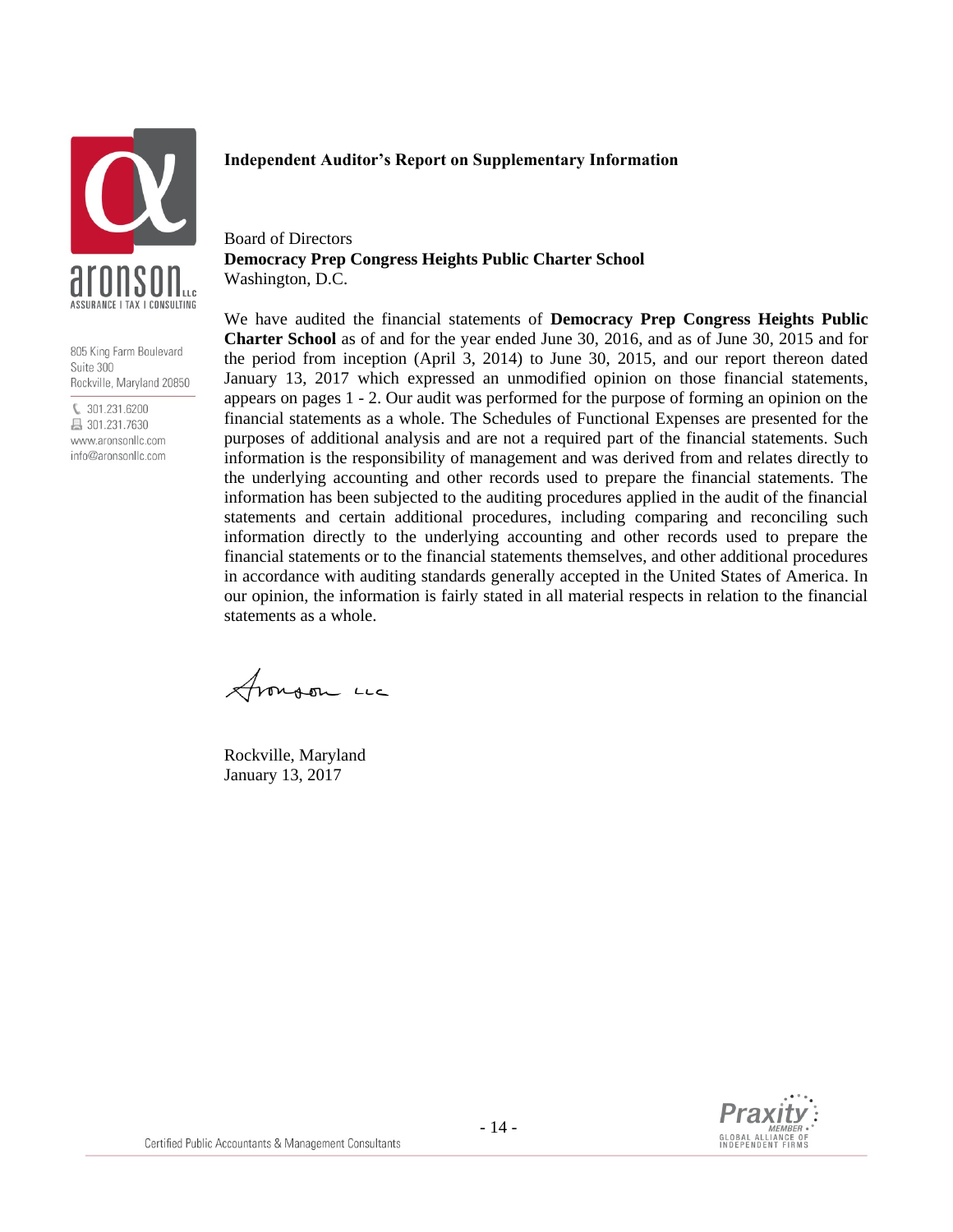**Schedule of Functional Expenses**

|                                                | <b>Management</b> |                 |    |              |
|------------------------------------------------|-------------------|-----------------|----|--------------|
|                                                | Program           | and             |    | 2016         |
| Year Ended June 30, 2016                       | <b>Services</b>   | <b>General</b>  |    | <b>Total</b> |
|                                                |                   |                 |    |              |
| Personnel, salaries, and benefits:             |                   |                 |    |              |
| <b>Salaries</b>                                | 3,468,400<br>\$   | \$<br>585,272   | \$ | 4,053,672    |
| <b>Employee benefits</b>                       | 666,552           | 111,897         |    | 778,449      |
| Professional development                       | 72,466            | 8,052           |    | 80,518       |
| <b>Total personnel, salaries, and benefits</b> | 4,207,418         | 705,221         |    | 4,912,639    |
| <b>Direct student costs:</b>                   |                   |                 |    |              |
| Contracted instruction fees                    | 1,485,743         | 165,082         |    | 1,650,825    |
| Supplies and materials                         | 277,697           |                 |    | 277,697      |
| <b>Student services</b>                        | 20,185            |                 |    | 20,185       |
| Food services                                  | 614,664           |                 |    | 614,664      |
| <b>Total direct student cost</b>               | 2,398,289         | 165,082         |    | 2,563,371    |
| <b>Occupancy expenses:</b>                     |                   |                 |    |              |
| Rent                                           | 1,348,061         | 149,785         |    | 1,497,846    |
| Repairs and maintenance                        | 253,464           | 28,163          |    | 281,627      |
| <b>Utilities</b>                               | 188,121           | 20,902          |    | 209,023      |
| <b>Total occupancy expenses</b>                | 1,789,646         | 198,850         |    | 1,988,496    |
| Office expenses:                               |                   |                 |    |              |
| Professional fees                              | 553,705           |                 |    | 553,705      |
| Printing and mailing                           |                   | 26,771          |    | 26,771       |
| <b>Total office expenses</b>                   | 553,705           | 26,771          |    | 580,476      |
| <b>General expenses:</b>                       |                   |                 |    |              |
| Management fees                                | 1,307,825         | 219,550         |    | 1,527,375    |
| Audit fees                                     |                   | 27,241          |    | 27,241       |
| Insurance                                      | 56,130            | 6,237           |    | 62,367       |
| Marketing and recruitment                      | 46,738            | 5,193           |    | 51,931       |
| <b>DCPCSB</b> administration fee               |                   | 116,428         |    | 116,428      |
| Technology                                     | 72,875            | 8,097           |    | 80,972       |
| In-kind legal support                          |                   | 93,996          |    | 93,996       |
| Depreciation and amortization                  | 83,135            | 9,237           |    | 92,372       |
| Other general expense                          | 12,092            | 1,343           |    | 13,435       |
| <b>Total general expenses</b>                  | 1,578,795         | 487,322         |    | 2,066,117    |
| <b>Total expenses</b>                          | \$10,527,853      | \$<br>1,583,246 | \$ | 12,111,099   |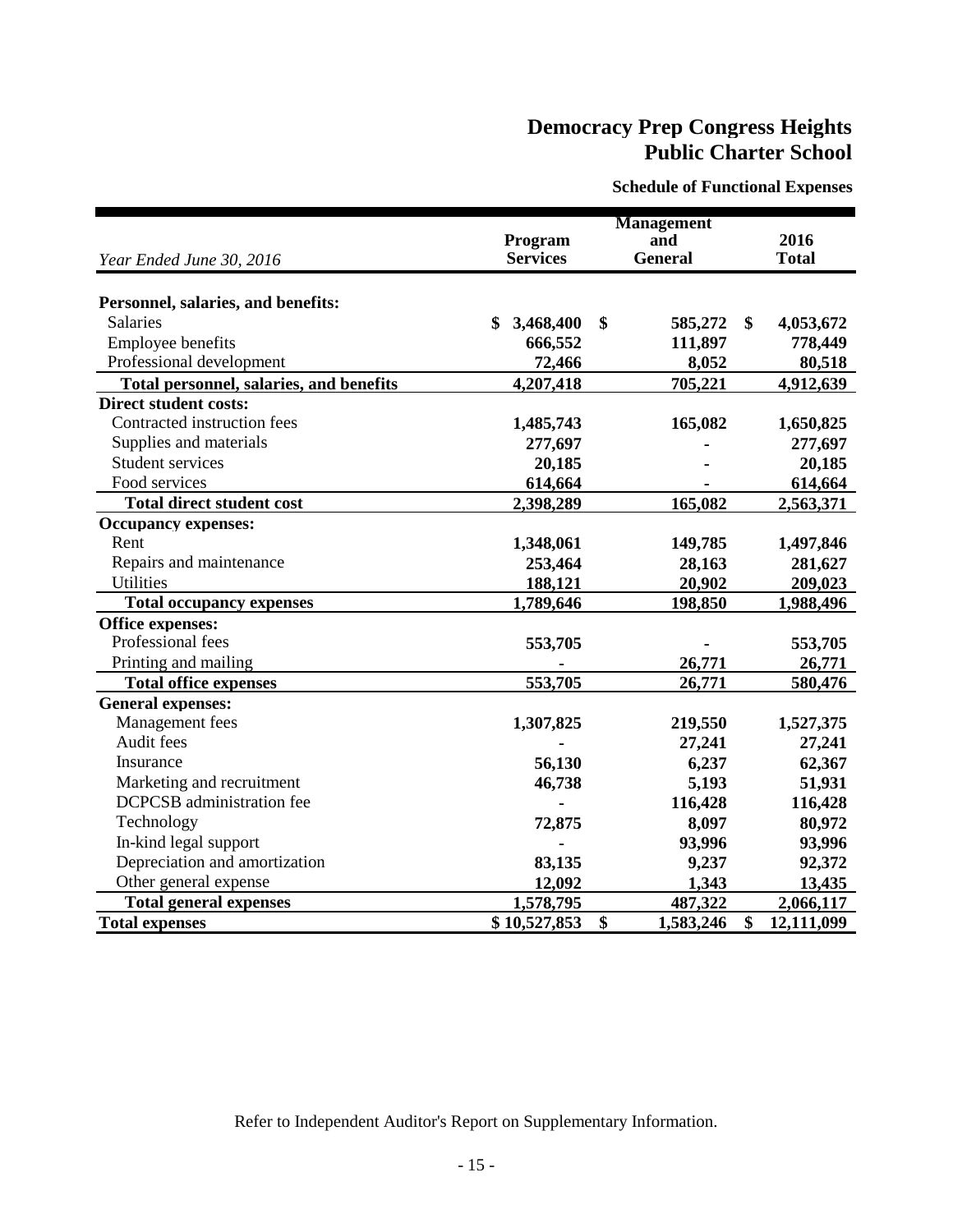**Schedule of Functional Expenses**

|                                                        | <b>Management</b><br>Program<br>and |                            |                           | 2015         |
|--------------------------------------------------------|-------------------------------------|----------------------------|---------------------------|--------------|
| Period from Inception (April 3, 2014) to June 30, 2015 | <b>Services</b>                     | <b>General</b>             |                           | <b>Total</b> |
|                                                        |                                     |                            |                           |              |
| Personnel, salaries, and benefits:                     |                                     |                            |                           |              |
| <b>Salaries</b>                                        | \$<br>2,844,859                     | \$<br>533,989              | $\mathcal{S}$             | 3,378,848    |
| Employee benefits                                      | 512,246                             | 96,150                     |                           | 608,396      |
| Professional development                               | 51,323                              | 5,703                      |                           | 57,026       |
| Travel                                                 | 832                                 | 93                         |                           | 925          |
| <b>Total personnel, salaries, and benefits</b>         | 3,409,260                           | 635,935                    |                           | 4,045,195    |
| <b>Direct student costs:</b>                           |                                     |                            |                           |              |
| Contracted instruction fees                            | 1,266,908                           | 140,765                    |                           | 1,407,673    |
| Supplies and materials                                 | 436,509                             |                            |                           | 436,509      |
| <b>Student services</b>                                | 23,091                              |                            |                           | 23,091       |
| Food services                                          | 556,915                             |                            |                           | 556,915      |
| <b>Total direct student cost</b>                       | 2,283,423                           | 140,765                    |                           | 2,424,188    |
| <b>Occupancy expenses:</b>                             |                                     |                            |                           |              |
| Rent                                                   | 1,635,041                           | 181,671                    |                           | 1,816,712    |
| Repairs and maintenance                                | 283,124                             | 31,459                     |                           | 314,583      |
| <b>Utilities</b>                                       | 165,657                             | 18,406                     |                           | 184,063      |
| <b>Total occupancy expenses</b>                        | 2,083,822                           | 231,536                    |                           | 2,315,358    |
| Office expenses:                                       |                                     |                            |                           |              |
| Professional fees                                      | 220,686                             | 40,725                     |                           | 261,411      |
| Printing and mailing                                   |                                     | 22,204                     |                           | 22,204       |
| <b>Total office expenses</b>                           | 220,686                             | 62,929                     |                           | 283,615      |
| <b>General expenses:</b>                               |                                     |                            |                           |              |
| Management fees                                        | 1,204,225                           | 222,225                    |                           | 1,426,450    |
| Audit fees                                             |                                     | 27,000                     |                           | 27,000       |
| Insurance                                              | 67,856                              | 7,540                      |                           | 75,396       |
| Marketing and recruitment                              | 43,900                              | 4,878                      |                           | 48,778       |
| <b>DCPCSB</b> administration fee                       |                                     | 115,256                    |                           | 115,256      |
| Technology                                             | 70,941                              | 7,883                      |                           | 78,824       |
| In-kind legal support                                  |                                     | 47,494                     |                           | 47,494       |
| Depreciation and amortization                          | 60,172                              | 6,686                      |                           | 66,858       |
| Other general expense                                  | 15,463                              | 1,720                      |                           | 17,183       |
| <b>Total general expenses</b>                          | 1,462,557                           | 440,682                    |                           | 1,903,239    |
| <b>Total expenses</b>                                  | \$9,459,748                         | $\mathcal{S}$<br>1,511,847 | $\boldsymbol{\mathsf{S}}$ | 10,971,595   |

Refer to Independent Auditor's Report on Supplementary Information.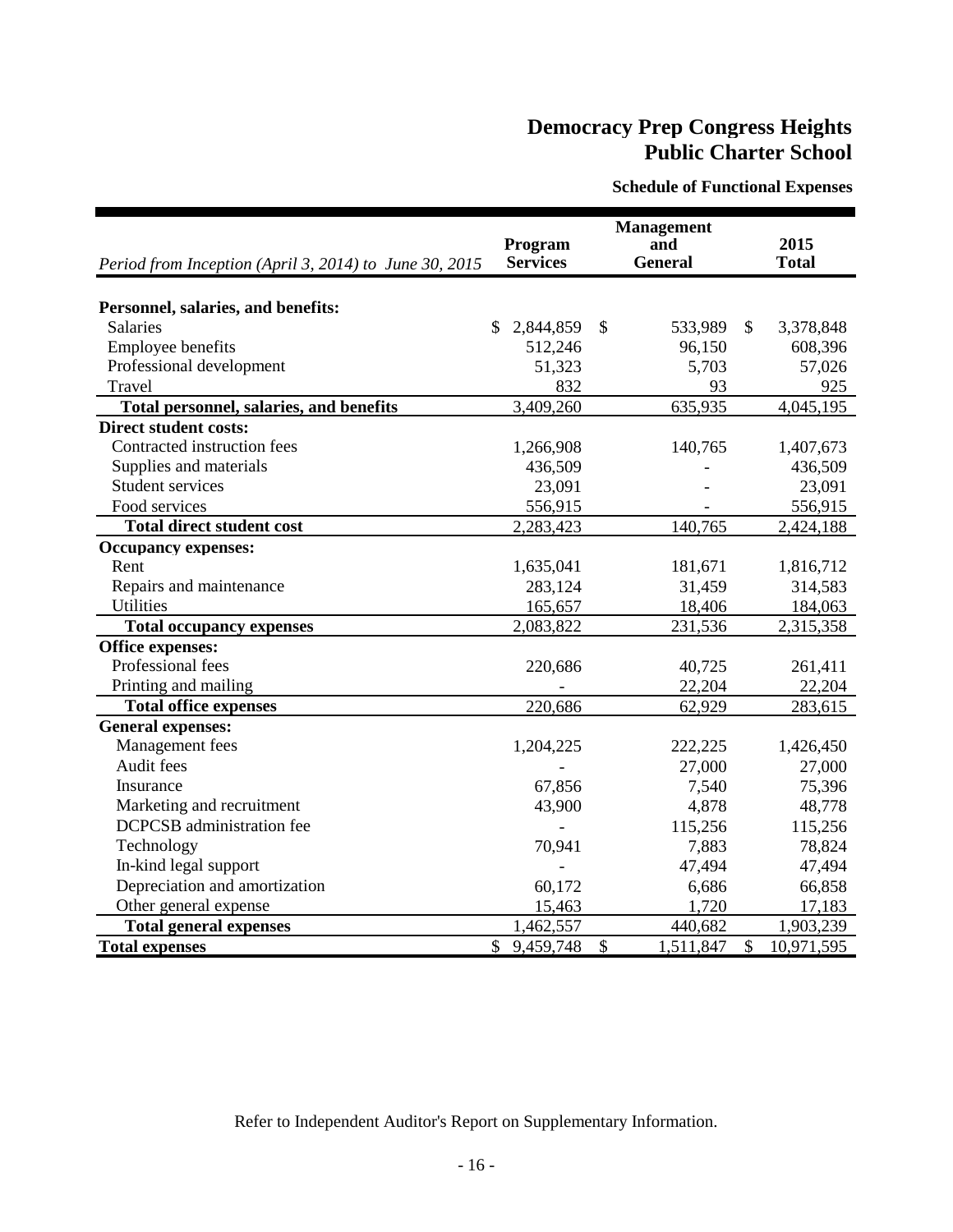

805 King Farm Boulevard Suite 300 Rockville, Maryland 20850

€ 301.231.6200 昌 301.231.7630 www.aronsonllc.com info@aronsonllc.com **Independent Auditor's Report on Internal Control over Financial Reporting and on Compliance and Other Matters Based on an Audit of Financial Statements Performed in Accordance with** *Government Auditing Standards*

Board of Directors **Democracy Prep Congress Heights Public Charter School**  Washington, D.C.

We have audited, in accordance with the auditing standards generally accepted in the United States of America and the standards applicable to financial audits contained in *Government Auditing Standards* issued by the Comptroller General of the United States, the financial statements of **Democracy Prep Congress Heights Public Charter School** (a nonprofit School), which comprise the Statements of Financial Position as of June 30, 2016 and 2015, and the related Statements of Activities and Changes in Net Assets, and Cash Flows for the year ended June 30, 2016 and for the period from inception (April 3, 2014) to June 30, 2015, and the related notes to the financial statements, and have issued our report thereon dated January 13, 2017.

#### *Internal Control over Financial Reporting*

In planning and performing our audit of the financial statements, we considered **Democracy Prep Congress Heights Public Charter School's** internal control over financial reporting (internal control) to determine the audit procedures that are appropriate in the circumstances for the purpose of expressing our opinion on the financial statements, but not for the purpose of expressing an opinion on the effectiveness of **Democracy Prep Congress Heights Public Charter School's** internal control. Accordingly, we do not express an opinion on the effectiveness of **Democracy Prep Congress Heights Public Charter School's** internal control.

A *deficiency in internal control* exists when the design or operation of a control does not allow management or employees, in the normal course of performing their assigned functions, to prevent, or detect and correct, misstatements on a timely basis. A *material weakness* is a deficiency, or a combination of deficiencies, in internal control, such that there is a reasonable possibility that a material misstatement of the entity's financial statements will not be prevented, or detected and corrected on a timely basis. A *significant deficiency* is a deficiency, or a combination of deficiencies, in internal control that is less severe than a material weakness, yet important enough to merit attention by those charged with governance.

Our consideration of internal control was for the limited purpose described in the first paragraph and was not designed to identify all deficiencies in internal control that might be material weaknesses or significant deficiencies and therefore, material weaknesses or significant deficiencies may exist that were not identified. Given these limitations, during our audit we did not identify any deficiencies in internal control that we consider to be material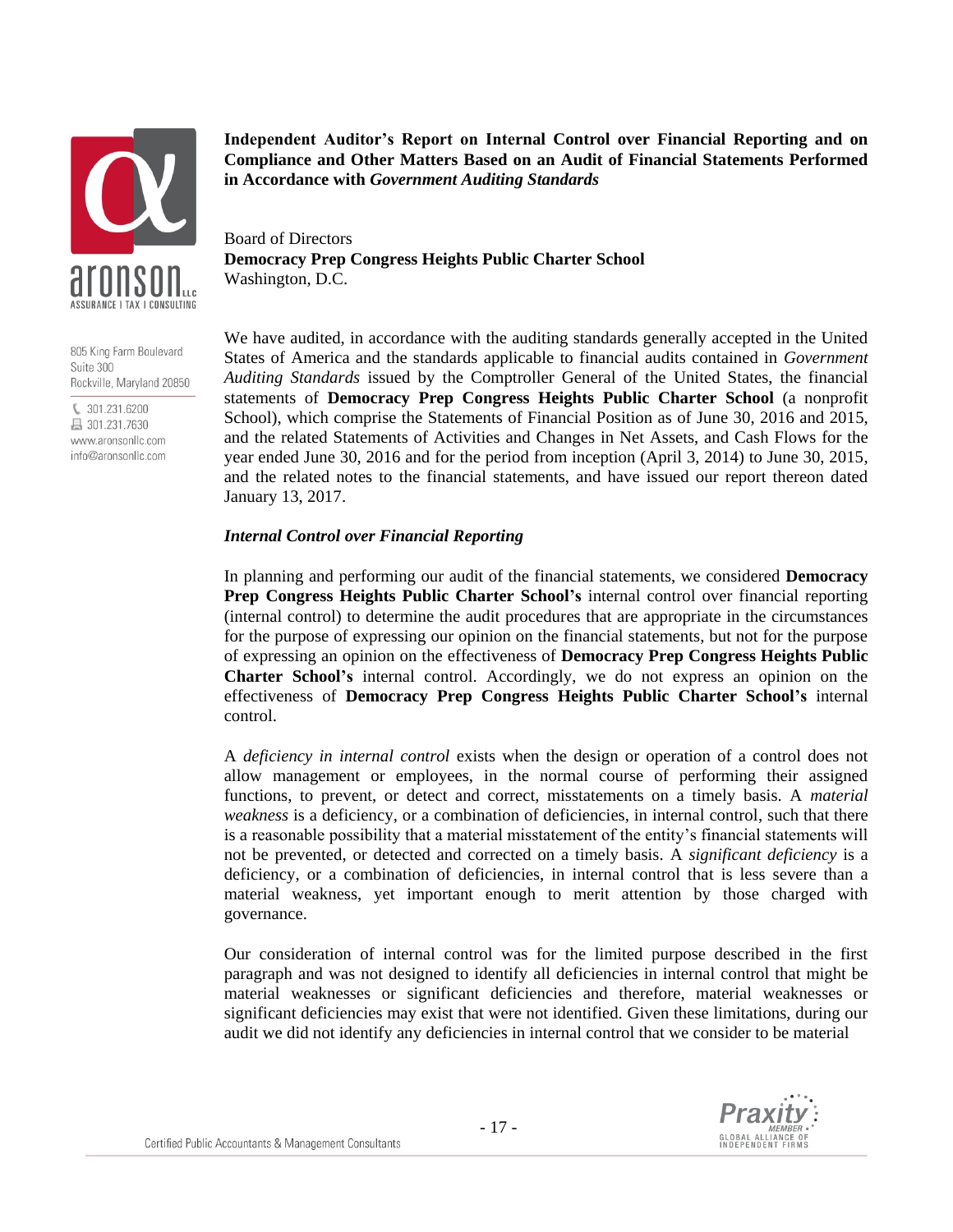## **Independent Auditor's Report on Internal Control over Financial Reporting and on Compliance and Other Matters Based on an Audit of Financial Statements Performed in Accordance with** *Government Auditing Standards* **(Continued)**

weaknesses. We did identify certain deficiencies in internal control, described in the accompanying Schedule of Findings and Questioned Costs as findings 2016-001 and 2016- 002, that we consider to be significant deficiencies.

#### *Compliance and Other Matters*

As part of obtaining reasonable assurance about whether **Democracy Prep Congress Heights Public Charter School's** financial statements are free from material misstatement, we performed tests of its compliance with certain provisions of laws, regulations, contracts, and grant agreements, noncompliance with which could have a direct and material effect on the determination of financial statement amounts. However, providing an opinion on compliance with those provisions was not an objective of our audit, and accordingly, we do not express such an opinion. The results of our tests disclosed an instance of noncompliance or other matter that is required to be reported under *Government Auditing Standards* and which is described in the accompanying Schedule of Findings and Questioned Costs as item 2016-003.

#### *Democracy Prep Congress Heights Public Charter School's Response to Findings*

**Democracy Prep Congress Heights Public Charter School's** responses to the findings identified in our audit are described in the accompanying Schedule of Findings and Questioned Costs. **Democracy Prep Congress Heights Public Charter School's** responses were not subjected to the auditing procedures applied in the audit of the financial statements and, accordingly, we express no opinion on them.

### *Purpose of this Report*

The purpose of this report is solely to describe the scope of our testing of internal control and compliance and the results of that testing, and not to provide an opinion on the effectiveness of the School's internal control or on compliance. This report is an integral part of an audit performed in accordance with *Government Auditing Standards* in considering the School's internal control and compliance. Accordingly, this communication is not suitable for any other purpose.

Aronson un

Rockville, Maryland January 13, 2017

Certified Public Accountants & Management Consultants

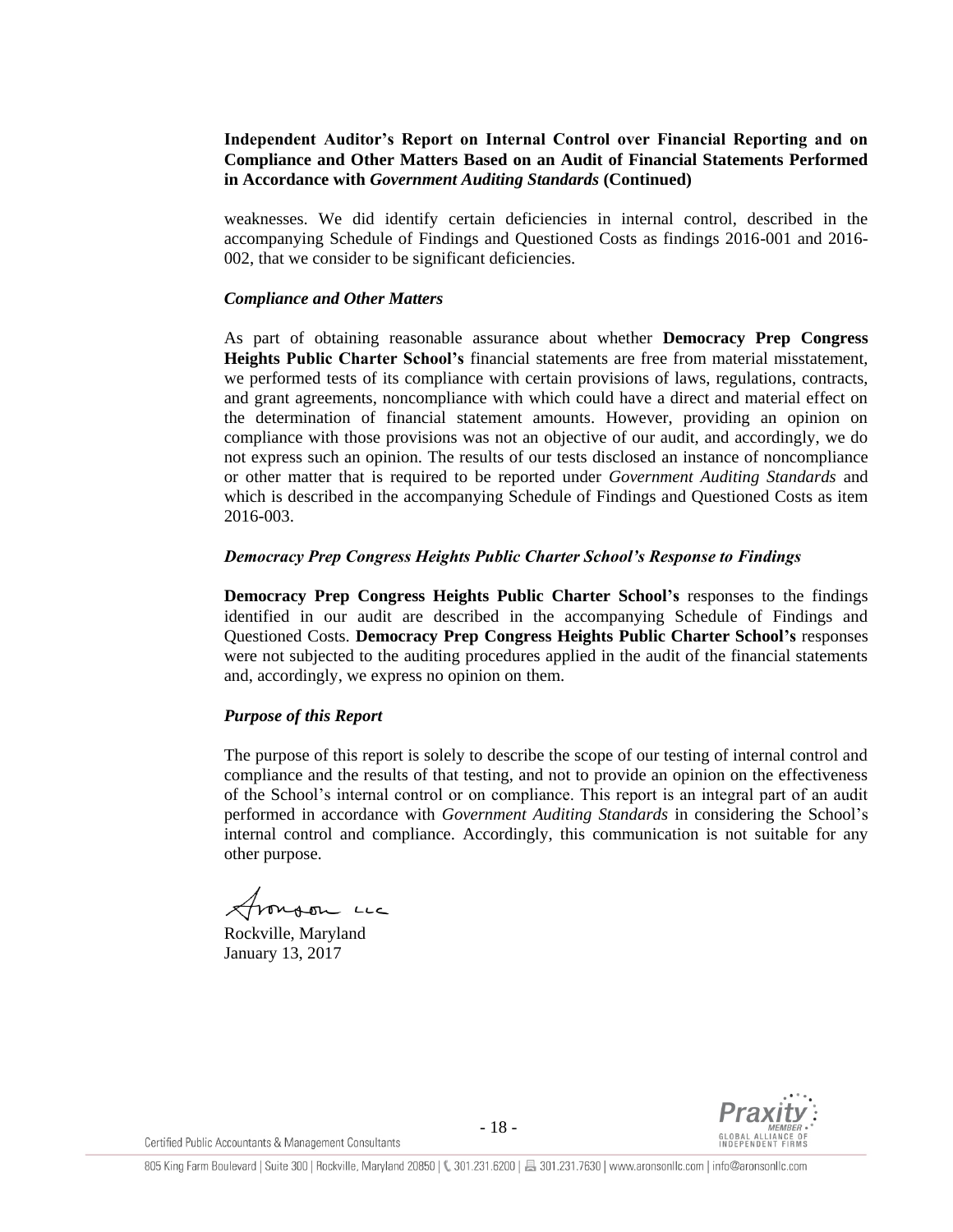

805 King Farm Boulevard Suite 300 Rockville, Maryland 20850

€ 301.231.6200 昌 301.231.7630 www.aronsonllc.com info@aronsonllc.com

## **Independent Auditor's Report on Compliance for Each Major Program and on Internal Control over Compliance Required by the Uniform Guidance**

Board of Directors **Democracy Prep Congress Heights Public Charter School**  Washington, D.C.

#### *Report on Compliance for Each Major Federal Program*

We have audited **Democracy Prep Congress Heights Public Charter School's** compliance with the types of compliance requirements described in the *OMB Compliance Supplement* that could have a direct and material effect on each of **Democracy Prep Congress Heights Public Charter School's** major federal programs for the year ended June 30, 2016. **Democracy Prep Congress Heights Public Charter School's** major federal programs are identified in the summary of auditor's results section of the accompanying Schedule of Findings and Questioned Costs.

### *Management's Responsibility*

Management is responsible for compliance with federal statues, regulations, and the terms and conditions of its federal awards applicable to its federal programs.

## *Auditor's Responsibility*

Our responsibility is to express an opinion on compliance for each of **Democracy Prep Congress Heights Public Charter School's** major federal programs based on our audit of the types of compliance requirements referred to above. We conducted our audit of compliance in accordance with auditing standards generally accepted in the United States of America; the standards applicable to financial audits contained in *Government Auditing Standards*, issued by the Comptroller General of the United States; the audit requirements of Title 2 U.S. *Code of Federal Regulations* Part 200, *Uniform Administrative Requirements, Cost Principles, and Audit Requirements for Federal Awards* (Uniform Guidance). Those standards and the Uniform Guidance require that we plan and perform the audit to obtain reasonable assurance about whether noncompliance with the types of compliance requirements referred to above that could have a direct and material effect on a major federal program occurred. An audit includes examining, on a test basis, evidence about **Democracy Prep Congress Heights Public Charter School's** compliance with those requirements and performing such other procedures as we considered necessary in the circumstances.

We believe that our audit provides a reasonable basis for our opinion on compliance for each major federal program. However, our audit does not provide a legal determination of **Democracy Prep Congress Heights Public Charter School's** compliance.

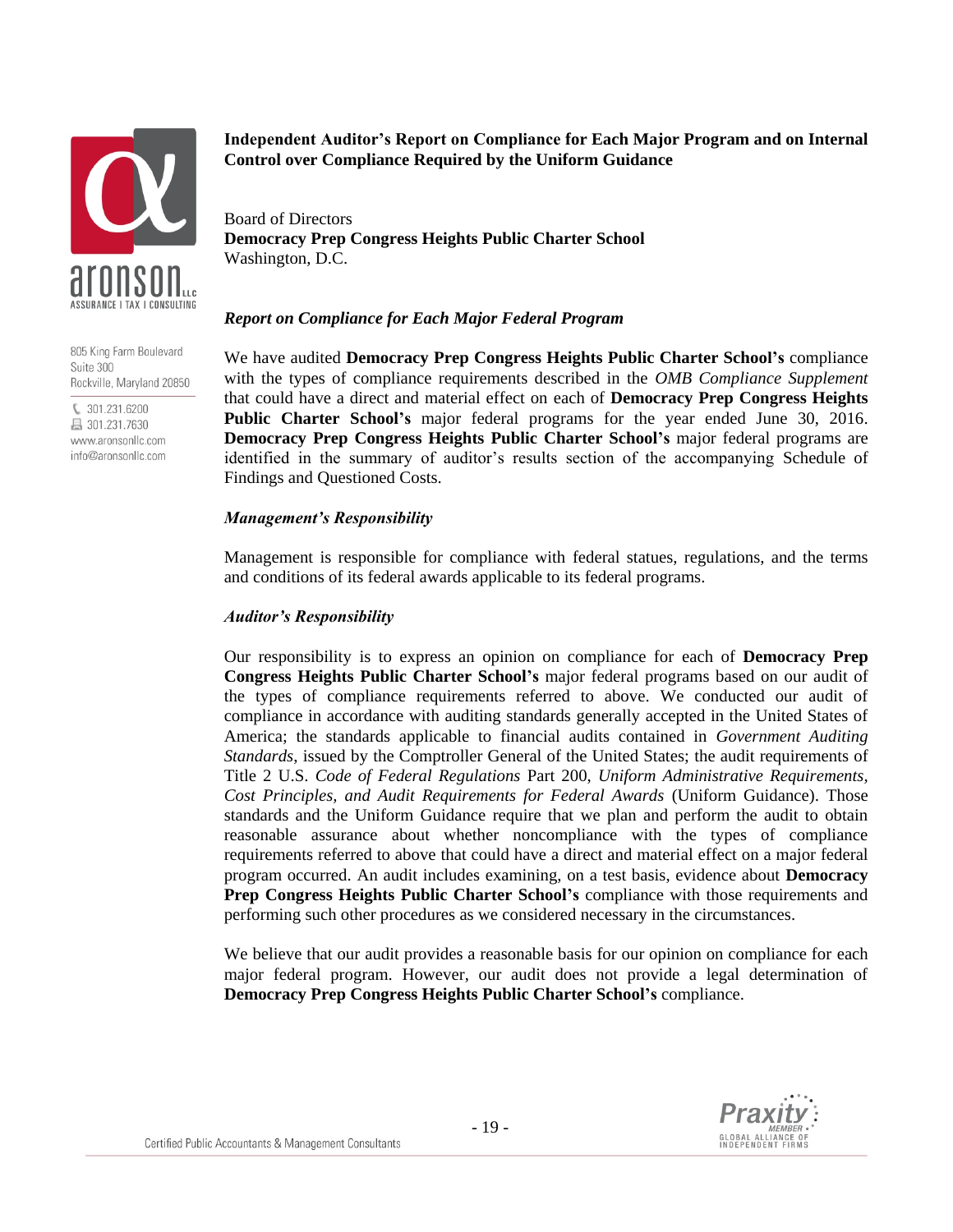## **Independent Auditor's Report on Compliance for Each Major Program and on Internal Control over Compliance Required by the Uniform Guidance (Continued)**

## *Opinion on Each Major Federal Program*

In our opinion, **Democracy Prep Congress Heights Public Charter School** complied, in all material respects, with the types of compliance requirements referred to above that could have a direct and material effect on each of its major federal programs for the year ended June 30, 2016.

### *Other Matters*

The results of our auditing procedures disclosed an instance of noncompliance, which is required to be reported in accordance with the Uniform Guidance and which is described in the accompanying Schedule of Findings and Questioned Costs as item 2016-003. Our opinion on each major federal program is not modified with respect to this matter.

**Democracy Prep Congress Heights Public Charter School's** response to the noncompliance finding identified in our audit is described in the accompanying Schedule of Findings and Questioned Costs. **Democracy Prep Congress Heights Public Charter**  School's response was not subjected to the auditing procedures applied in the audit of compliance and, accordingly, we express no opinion on the response.

### *Report on Internal Control over Compliance*

Management of **Democracy Prep Congress Heights Public Charter School** is responsible for establishing and maintaining effective internal control over compliance with the types of compliance requirements referred to above. In planning and performing our audit of compliance, we considered **Democracy Prep Congress Heights Public Charter School's** internal control over compliance with the types of requirements that could have a direct and material effect on each major federal program to determine the auditing procedures that are appropriate in the circumstances for the purpose of expressing an opinion on compliance for each major federal program and to test and report on internal control over compliance in accordance with the Uniform Guidance, but not for the purpose of expressing an opinion on the effectiveness of internal control over compliance. Accordingly, we do not express an opinion on the effectiveness of **Democracy Prep Congress Heights Public Charter School's** internal control over compliance.

A *deficiency in internal control over compliance* exists when the design or operation of a control over compliance does not allow management or employees, in the normal course of performing their assigned functions, to prevent, or detect and correct, noncompliance with a type of compliance requirement of a federal program on a timely basis. A *material weakness in internal control over compliance* is a deficiency, or combination of deficiencies, in internal control over compliance, such that there is a reasonable possibility that material

Certified Public Accountants & Management Consultants

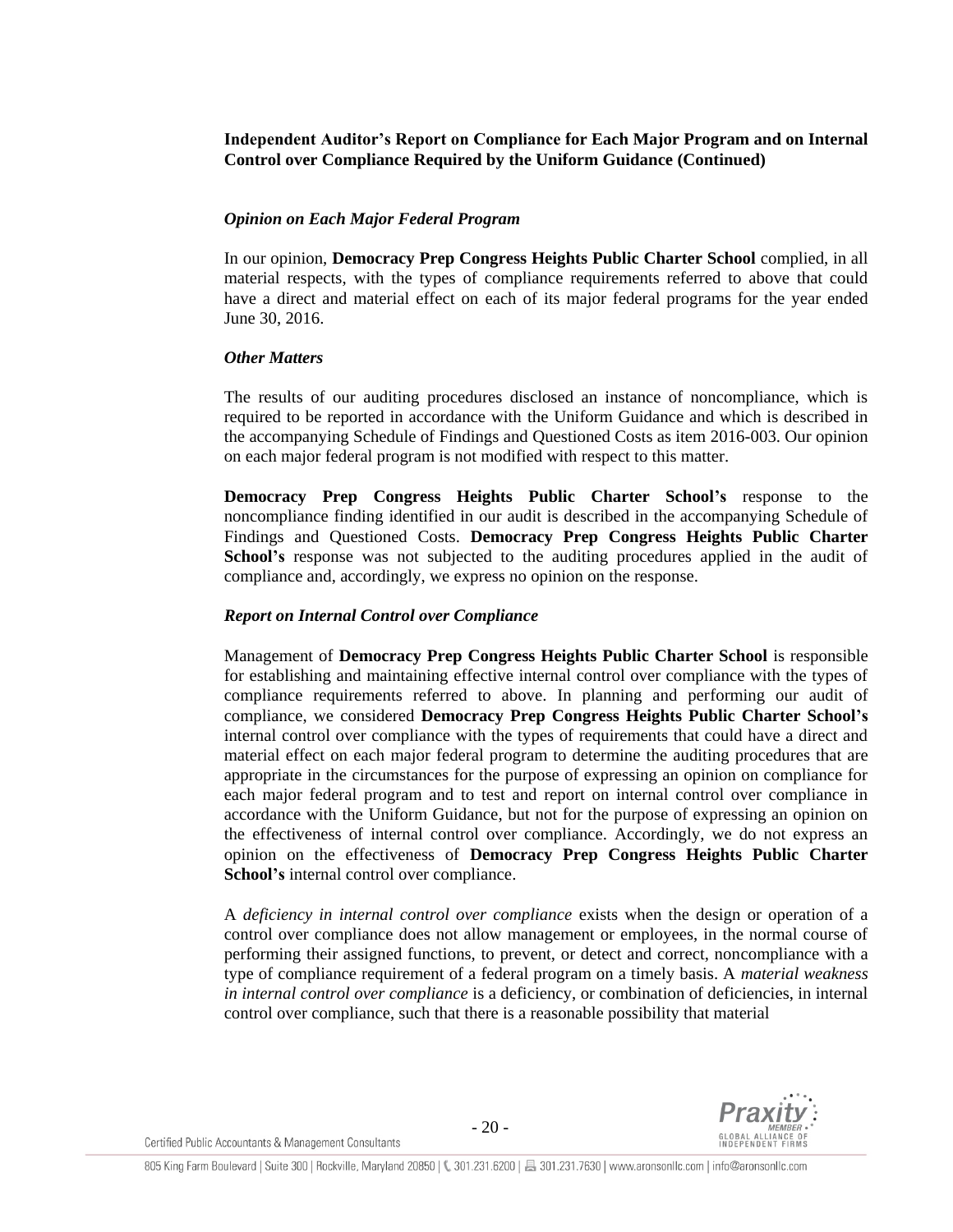## **Independent Auditor's Report on Compliance for Each Major Program and on Internal Control over Compliance Required by the Uniform Guidance (Continued)**

noncompliance with a type of compliance requirement of a federal program will not be prevented, or detected and corrected, on a timely basis. A *significant deficiency in internal control over compliance* is a deficiency, or a combination of deficiencies, in internal control over compliance with a type of compliance requirement of a federal program that is less severe than a material weakness in internal control over compliance, yet important enough to merit attention by those charged with governance.

Our consideration of internal control over compliance was for the limited purpose described in the first paragraph of this section and was not designed to identify all deficiencies in internal control over compliance that might be material weaknesses or significant deficiencies and therefore, material weaknesses or significant deficiencies may exist that were not identified. We did not identify any deficiencies in internal control over compliance that we consider to be material weaknesses. However, we identified a certain deficiency in internal control over compliance, as described in the accompanying Schedule of Findings and Questioned Costs as item 2016-003, that we consider to be a significant deficiency.

**Democracy Prep Congress Heights Public Charter School's** response to the internal control over compliance findings identified in our audit is described in the accompanying Schedule of Findings and Questioned Costs. **Democracy Prep Congress Heights Public Charter School's** response was not subjected to the auditing procedures applied in the audit of compliance, and, accordingly, we express no opinion on the response.

The purpose of this report on internal control over compliance is solely to describe the scope of our testing of internal control over compliance and the results of that testing based on the requirements of the Uniform Guidance. Accordingly, this report is not suitable for any other purpose.

Aronson un

Rockville, Maryland January 13, 2017



Certified Public Accountants & Management Consultants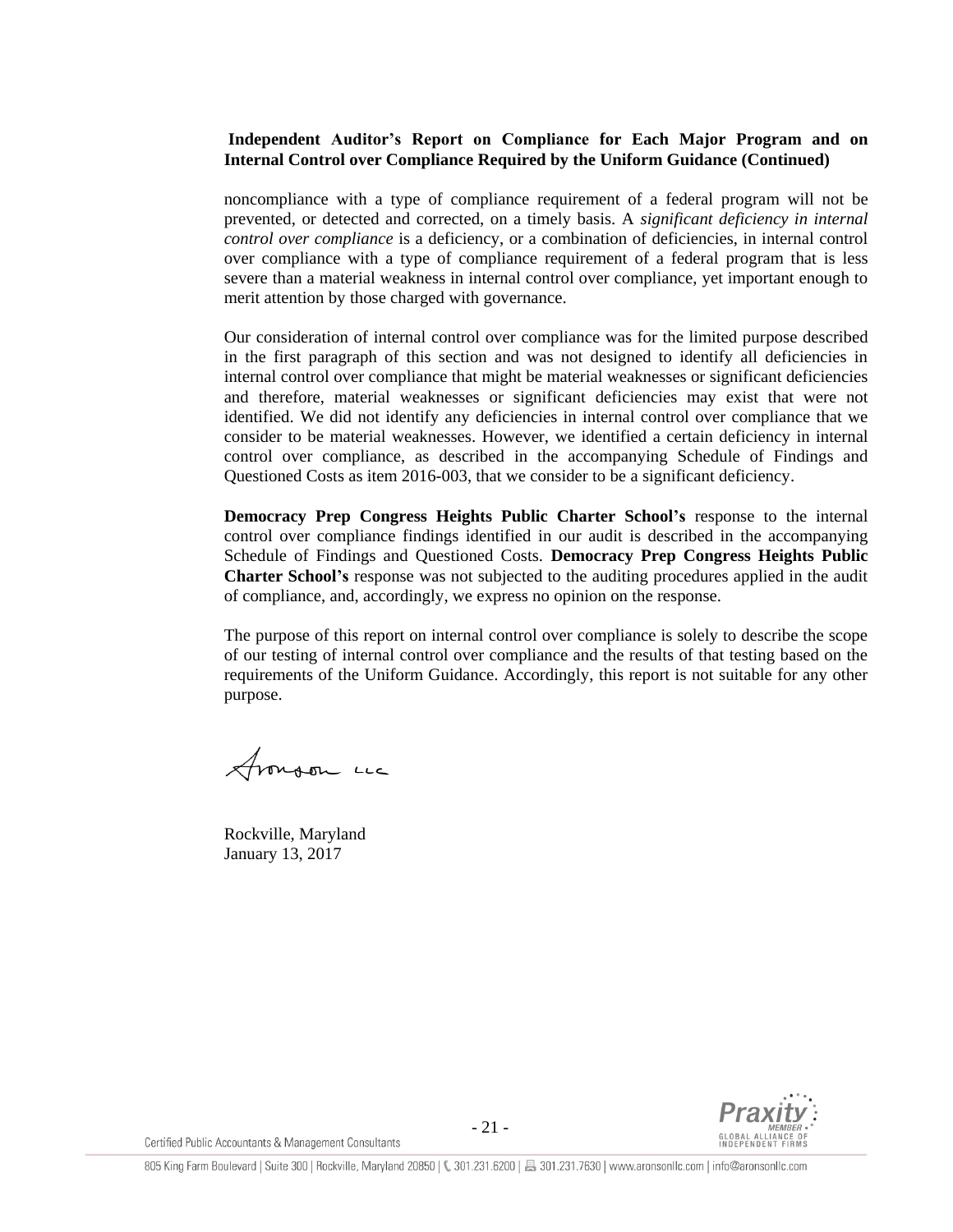**Schedule of Expenditures of Federal Awards**

| Year Ended June 30, 2016                                       |                |             |                     |
|----------------------------------------------------------------|----------------|-------------|---------------------|
|                                                                | Pass-          | Federal     |                     |
|                                                                | <b>Through</b> | <b>CFDA</b> | Federal             |
| <b>Federal Grantor/Program Title</b>                           | EIN#           | number      | <b>Expenditures</b> |
| Pass-through from the D.C. Office of State                     |                |             |                     |
| Superintendent of Education                                    | 536001131      |             |                     |
| Department of Education                                        |                |             |                     |
| Title I Grants to Local Education Agencies                     |                | 84.010A     | \$<br>392,017       |
| Title II - Preparing, Training, and Recruiting High Quality    |                |             |                     |
| <b>Teachers and Principals</b>                                 |                | 84.367A     | 82,026              |
| IDEA 611 - Annual                                              |                | 84.027A     | 114,567             |
| IDEA 619 - Preschool                                           |                | 84.173A     | 1,770               |
| MKV Homeless (Title X - PL 107-110)                            |                | N/A         | 19,475              |
| Schools Technology Fund                                        |                | N/A         | 30,101              |
| Scholarships for Opportunity and Results (SOAR) Act            |                | 84.370C     | 75,778              |
| Subtotal Department of Education pass-through programs         |                |             | 715,734             |
|                                                                |                |             |                     |
|                                                                |                |             |                     |
| Pass-through from the D.C. Office of State                     |                |             |                     |
| Superintendent of Education                                    | 536001131      |             |                     |
| Department of Agriculture                                      |                |             |                     |
| National School Lunch Program                                  |                | 10.555      | 536,601             |
|                                                                |                |             |                     |
|                                                                |                |             |                     |
| <b>Federal Communications Commission</b>                       |                |             |                     |
| Universal Service Administrative Company Schools and Libraries |                | 32.001      | 60,495              |
|                                                                |                |             |                     |
| <b>Total expenditures of federal awards</b>                    |                |             | 1,312,830           |

The accompanying Notes to Schedule of Expenditures of Federal Awards are an integral part of this schedule.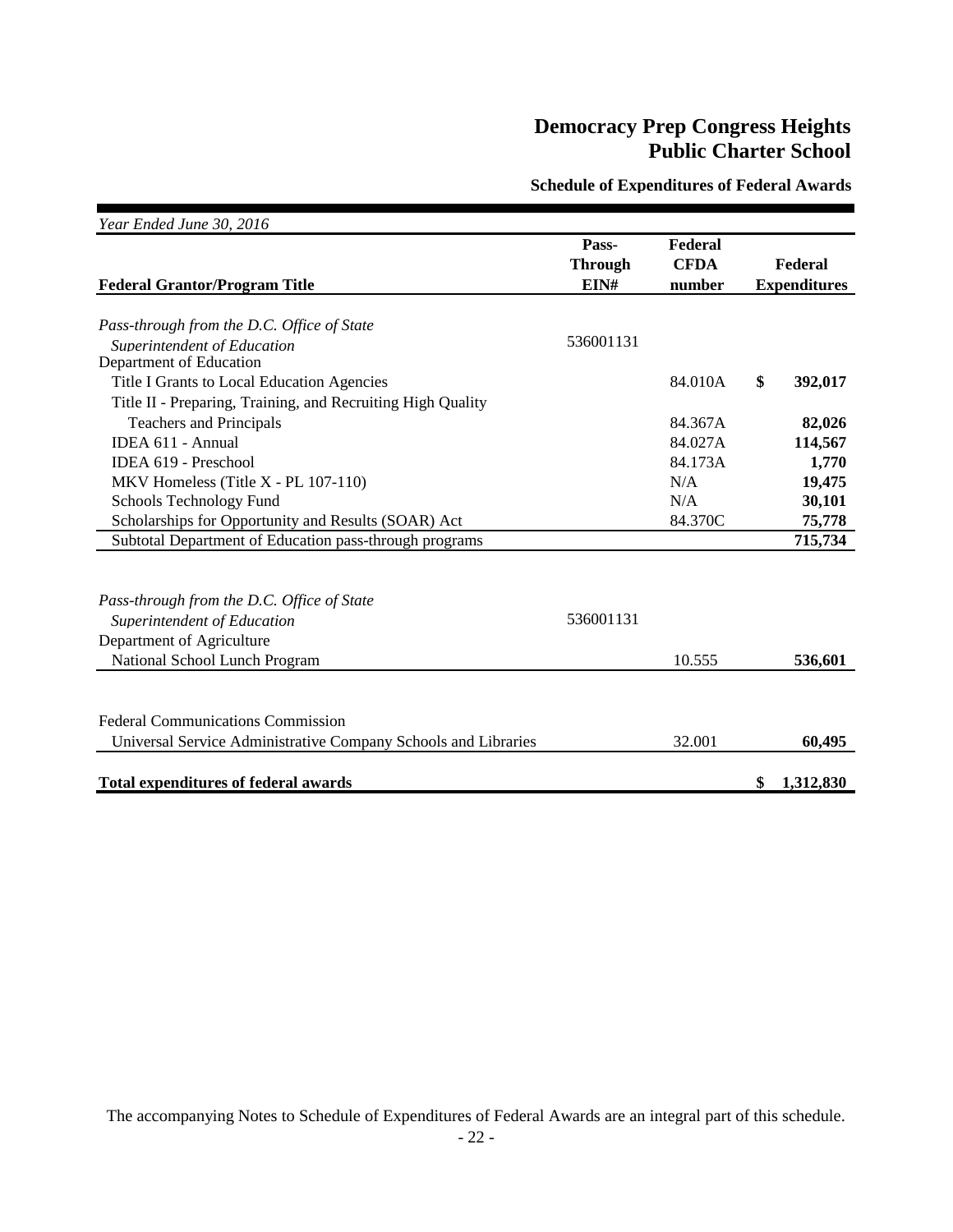## **Notes to Schedule of Expenditures of Federal Awards**

- **1. Basis of presentation** The accompanying Schedule of Expenditures of Federal Awards (the Schedule) includes the federal grant activity of Democracy Prep Congress Heights Public Charter School under programs of the federal government for the year ended June 30, 2016. The information in this Schedule is presented in accordance with the requirements of Title 2 U.S. *Code of Federal Regulations* Part 200, *Uniform Administrative Requirements, Cost Principles, and Audit Requirements for Federal Awards* (Uniform Guidance). Because the Schedule presents only a selected portion of the operations of Democracy Prep Congress Heights Public Charter School, it is not intended to and does not present the financial position, changes in net assets, or cash flows of Democracy Prep Congress Heights Public Charter School.
- **2. Summary of significant accounting policies** Expenditures reported on the Schedule are reported on the accrual basis of accounting. Such expenditures are recognized following the cost principles contained in the Uniform Guidance, wherein certain types of expenditures are not allowable or are limited as to reimbursement.
- **3. Indirect cost rate** Democracy Prep Congress Heights Public Charter School has elected not to use the 10 percent de minimis indirect cost rate as allowed under the Uniform Guidance.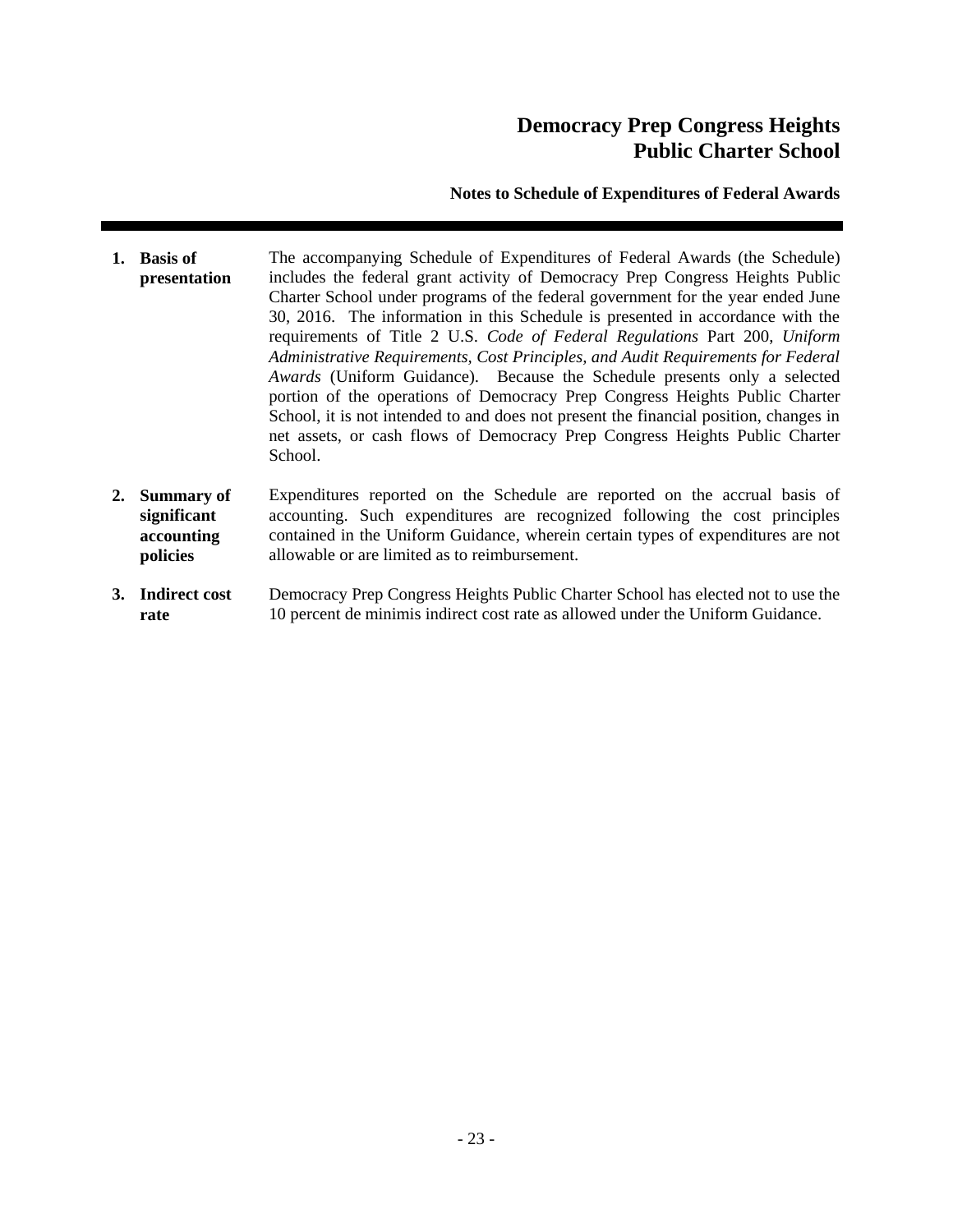**Schedule of Findings and Questioned Costs**

### *Year Ended June 30, 2016*

### **Section I - Summary of Auditor's Results**

#### Financial Statements

Type of auditor's report issued: Unmodified

### Internal control over financial reporting:

| • Material weakness identified?         |   | Yes | no            |
|-----------------------------------------|---|-----|---------------|
| • Significant deficiency(s) identified? | X | Yes | none reported |

Noncompliance material to financial statements noted?  $\frac{\ }{8}$  Yes  $\frac{\ }{8}$  N

### Federal Awards

Internal control over major programs:

- Material weakness(es) identified?  $Y$ es  $X$  no
- Significant deficiency(s) identified?  $X$  Yes none reported

Type of auditor's report issued on compliance for major programs: Unmodified

## Any audit findings disclosed that are required to be reported in accordance 2 CFR 200.516(a)?

X Yes no

### Identification of Major Programs:

| CFDA<br>84.010A<br>10.555                                                   | <b>Federal Grantor</b><br>Department of Education<br>Department of Agriculture |  |  |
|-----------------------------------------------------------------------------|--------------------------------------------------------------------------------|--|--|
| Dollar threshold used to distinguish between type A<br>and type B programs: | \$750,000                                                                      |  |  |
| Auditee qualified as low-risk auditee?                                      | Yes<br>no                                                                      |  |  |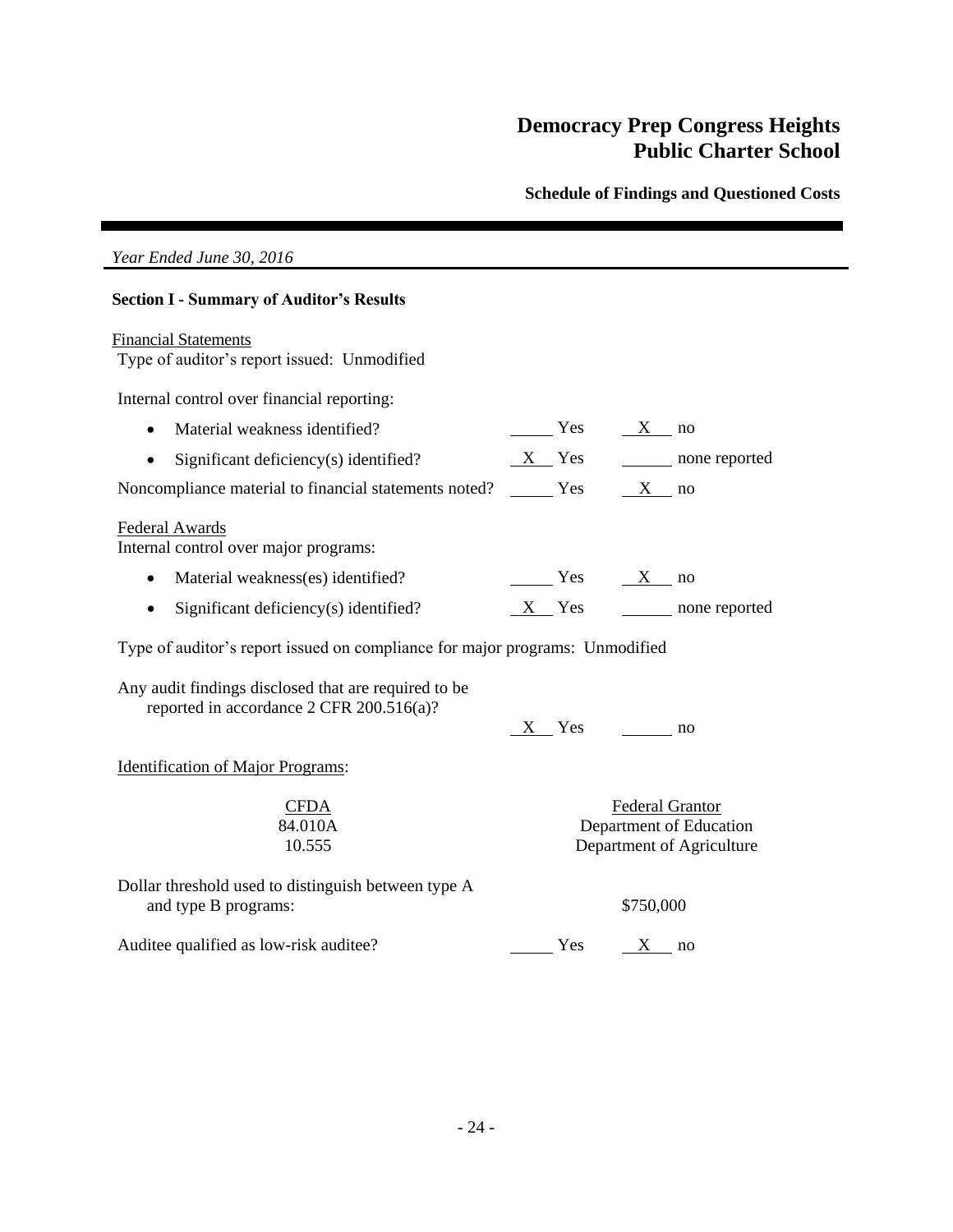## **Schedule of Findings and Questioned Costs (continued)**

## *Year Ended June 30, 2016*

## **Section II - Financial Statement Findings**

### **Finding 2016-001: Significant Deficiency – Cut-off for Accounts Payable**

Criteria – Financial statements should be prepared in accordance with accounting principles generally accepted in the United States of America (GAAP). This includes ensuring that accounts payable are properly recorded in the correct period.

Condition – Liabilities were understated as an accrual for a balance due to the D.C. government related to fiscal year 2016 was not recorded.

Context – A test of accruals revealed that a refund payment was made subsequent to year-end 2016 that should have been accrued as of June 30, 2016 as it related to 2016.

Effect – An adjustment was needed for financial presentation purposes.

Cause – Year-end close procedures did not capture the accrued liability.

Repeat finding – This is not a repeat finding.

Statistical sampling – Statistical sampling was not used; however, nonstatistical sampling following AICPA guidelines was applied.

Auditor's recommendation – Additional review is recommended during year-end closing procedures to ensure that all accrued liabilities and accounts payable are properly recorded in the correct period.

Management's response and corrective action plan (unaudited) - We were only made aware of this payable with written notification received August 15, 2016. The end of our fiscal year was June 30, 2016. Without prior advisement of the payable, it was impossible to include the entry in fiscal year 2016 as our books were already closed. Going forward, we will extend the cut-off date of booking accounts receivable and accounts payable, in order to accommodate any notifications that may be received beyond our close date. Greg Spreeman, Chief Financial Officer is the primary contact for any agency questions.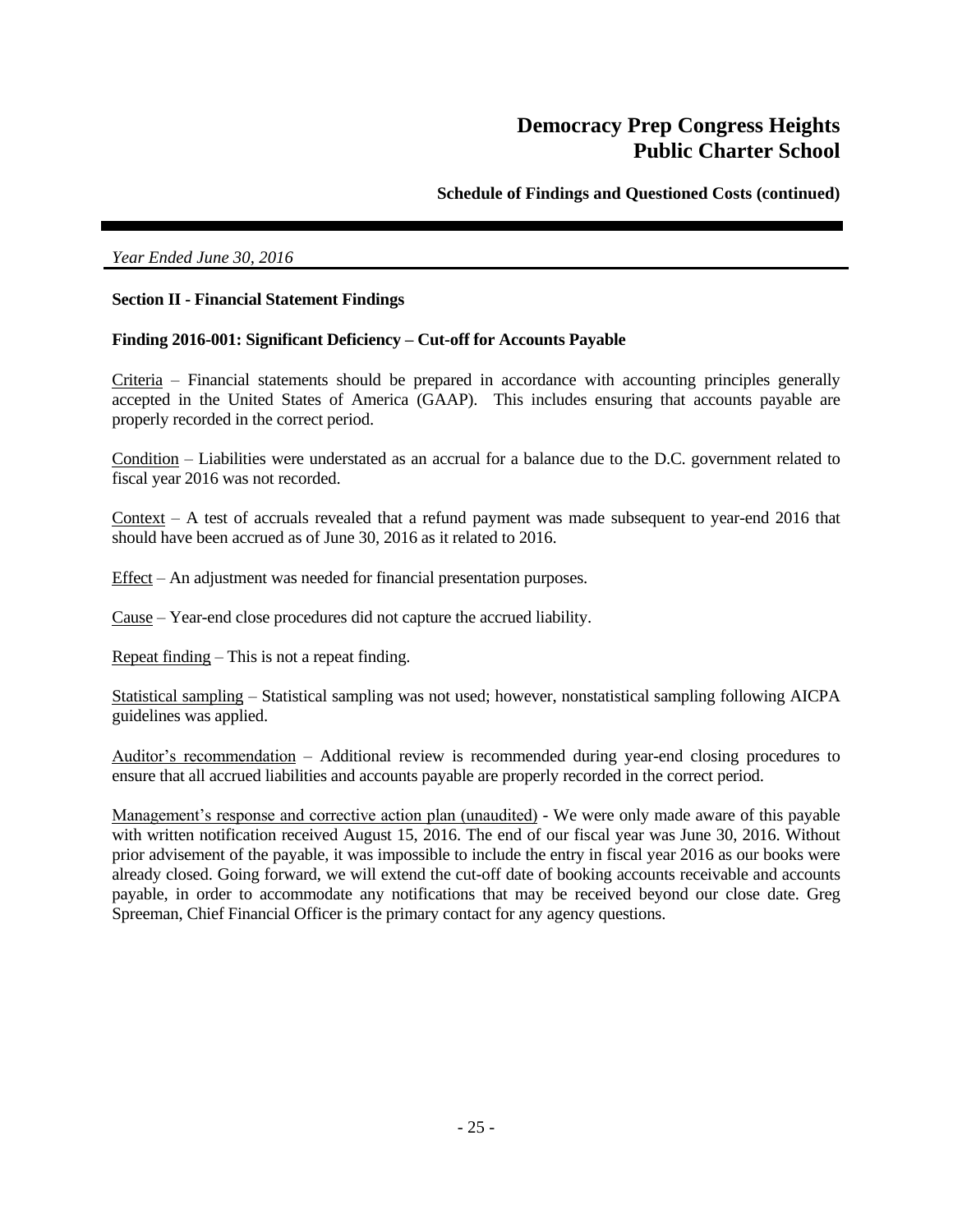## **Schedule of Findings and Questioned Costs (continued)**

### *Year Ended June 30, 2016*

### **Section II - Financial Statement Findings (continued)**

#### **Finding 2016-002: Significant Deficiency – Non-cash Consideration of Deferred Rent for Change in Lease Terms**

Criteria – Financial statements should be prepared in accordance with accounting principles generally accepted in the United States of America (GAAP). ASC 840-10-25 addresses changes in lease terms and ASC 470-50-40-6 addresses extinguishment of debt. The School entered into a new lease for the same property in December 2015. The new lease provided for the School to have build-out authority and the new payment terms were substantially less than those of the previous lease. There was no change in rental space or the expiration of the lease.

Condition – The School recognized a gain by de-recognizing the deferred rent liability when the lease was amended, causing the deferred rent liability to be understated.

Context – Facts and circumstances had to be evaluated in order to determine the proper accounting treatment. It was determined that the remaining deferred rent credit needed to be amortized over the life of the lease in order to properly reflect straight-line expense over the entire lease period. Deferred rent represents the non-cash difference between the annual cash payments under the lease and the straight-line recognition of rent expense.

Effect – An adjustment was needed for financial presentation purposes.

Cause – The School determined that there was a termination of the lease and recognized a gain but should have amortized the difference in the deferred rent liability over the life of the lease.

Repeat finding – This is not a repeat finding.

Statistical sampling – Sampling was not necessary in this instance.

Auditor's recommendation – Research should be conducted and accounting principles requiring the straightline recognition of rent expense should be considered when lease terms are amended.

Management's response and corrective action plan (unaudited) - Lease accounting is one of the more complex areas of accounting. While the space covered by the lease and the length of the lease remained the same, the terms were such that the new lease was, as pointed out by the auditor, at a substantially lower cost, the lessor changed, and the new lease provided for build-out authority. In addition to this, the new lease included, among other things not part of the former lease, a Modified Sublease Structure, Tri-Party Agreement, Western Portion LOI, SNDAs, Escrow Requirement, Required Repairs, Additional Rent, (Clarification provision was added to Sections 3.4, 3.5 and 8.2.4 in the Amended Sublease explicitly carving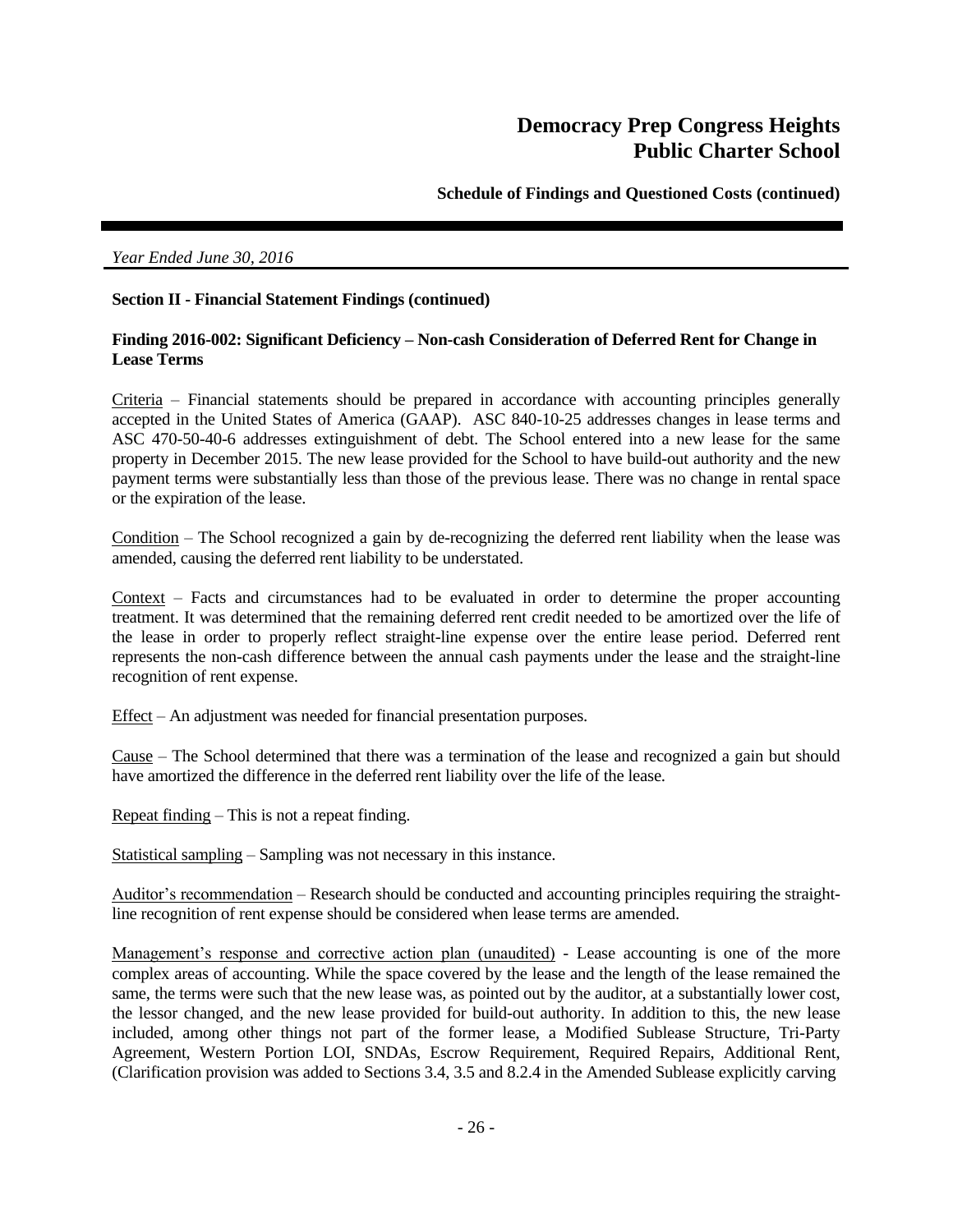## **Schedule of Findings and Questioned Costs (continued)**

## *Year Ended June 30, 2016*

### **Section II - Financial Statement Findings (continued)**

out Old Congress Heights' obligations and the related expenses from DP's responsibilities), Insurance, Environmental Reps, Assignment/Sublease, Sublandlord Financing, Subtenant Default, Condemnation, right to remove "smart boards" from prohibition on removal of wall installations upon termination or expiration, Extension Options, (Prior Sub-Sublease was coterminous with original Prime Sublease, but prior Sub-Sublease did not provide DP with any extension rights. Amended Sublease grants DP 4 extension options of 5 years each after initial termination date), Subtenant Termination Right.

Based on the differences between the two agreements, and the extinguishment of the lease with the former landlord, our interpretation of GAAP was that it was acceptable to extinguish the deferred rent in the current year as opposed to amortizing it over the length of the new lease. Not to be lost, we find it important, as pointed out by the auditor, the transaction ultimately resulted in a non-cash difference between the annual cash payments under the lease and the straight-line recognition of rent expense.

While we respect the opinion of the auditor, we don't necessarily agree with the finding based on the significant differences between the two agreements. Should it be necessary in the future, we will also see the advice of FASB where possible. Greg Spreeman, Chief Financial Officer is the primary contact for any agency questions.

### **Section III – Federal Award Findings and Questioned Costs**

| <b>Finding number:</b> | 2016-003                                                                                                      |  |  |  |  |
|------------------------|---------------------------------------------------------------------------------------------------------------|--|--|--|--|
| <b>Federal Agency:</b> | Department of Education                                                                                       |  |  |  |  |
| <b>CFDA#:</b>          | 84.010A                                                                                                       |  |  |  |  |
| <b>Program:</b>        | <b>Title I Grants to Local Education Agencies</b>                                                             |  |  |  |  |
|                        | <b>Compliance Requirement:</b> 2 CFR Ch. II pt 230, Appendix B subsection m. Support of Salaries and<br>Wages |  |  |  |  |

Criteria - In accordance with 2 CFR Ch. II pt 230, Appendix B subsection m. *Support of Salaries and Wages,* charges to awards for salaries and wages, whether treated as direct costs or indirect costs, will be based on documented payrolls approved by a responsible official(s) of the organization. The distribution of salaries and wages to awards must be supported by personnel activity reports except when a substitute system has been approved in writing by the cognizant agency. Reports reflecting the distribution of activity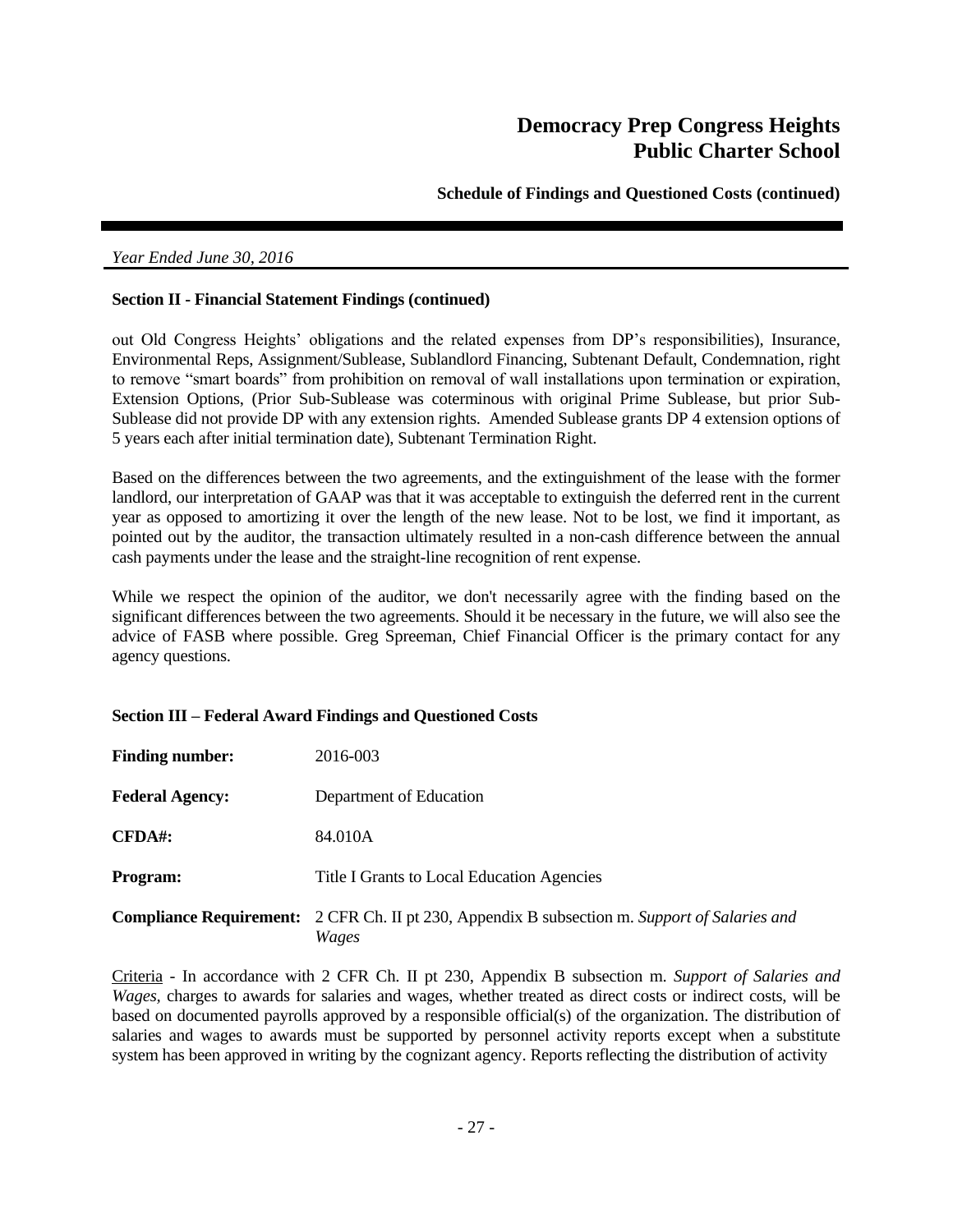## **Schedule of Findings and Questioned Costs (continued)**

## *Year Ended June 30, 2016*

### **Section III – Federal Award Findings and Questioned Costs (continued)**

of each employee must be maintained for all staff members (professionals and nonprofessionals) whose compensation is charged, in whole or in part, directly to awards.

Condition - The School did not maintain timesheets for salaried staff for a portion of the year until new internal controls were implemented as a result of a prior year finding regarding timesheet maintenance. The use of timesheets was implemented in January 2016.

Context – Hourly employees maintained timesheets; however, salaried staff did not for a portion of the year. The salaried staff are largely comprised of teachers whose time is spent on program wide activities. Their time had not been tracked in timesheets as required by federal regulation and recommended by the D.C. Public Charter School Board.

#### Questioned costs – None

Cause – The School was unaware of the need to track time for salaried personnel until the audit of fiscal 2015.

Effect – The School did not have proper documentation for time spent on program wide activities or specific grants by salaried staff for a portion of the year. The issue was resolved in January 2016.

Auditor's recommendation – The School should require all staff, including salaried staff, whose time gets charged to a federal award to track their time worked in timesheets. The timesheets should reflect the afterthe-fact determination of the actual activity of each employee. Budget estimates do not qualify as support for charges to awards. The timesheets should be signed by the individual and also by a responsible supervisory official having first-hand knowledge of the activities performed by the employee. The timesheets should encompass the total number of hours worked each day, and not just the time spent on grant awards. Timesheets should be required to be submitted contemporaneous to the time worked.

### Repeat finding – This is a repeat finding from 2015.

Statistical sampling – Statistical sampling was not used; however, nonstatistical sampling following AICPA guidelines was applied.

Management's response and corrective action plan (unaudited) - As soon as we were made aware by our auditors, we changed our process in order to be compliant. We will continue to do so in the future. The issue was resolved in January 2016. Greg Spreeman, Chief Financial Officer is the primary contact for any agency questions.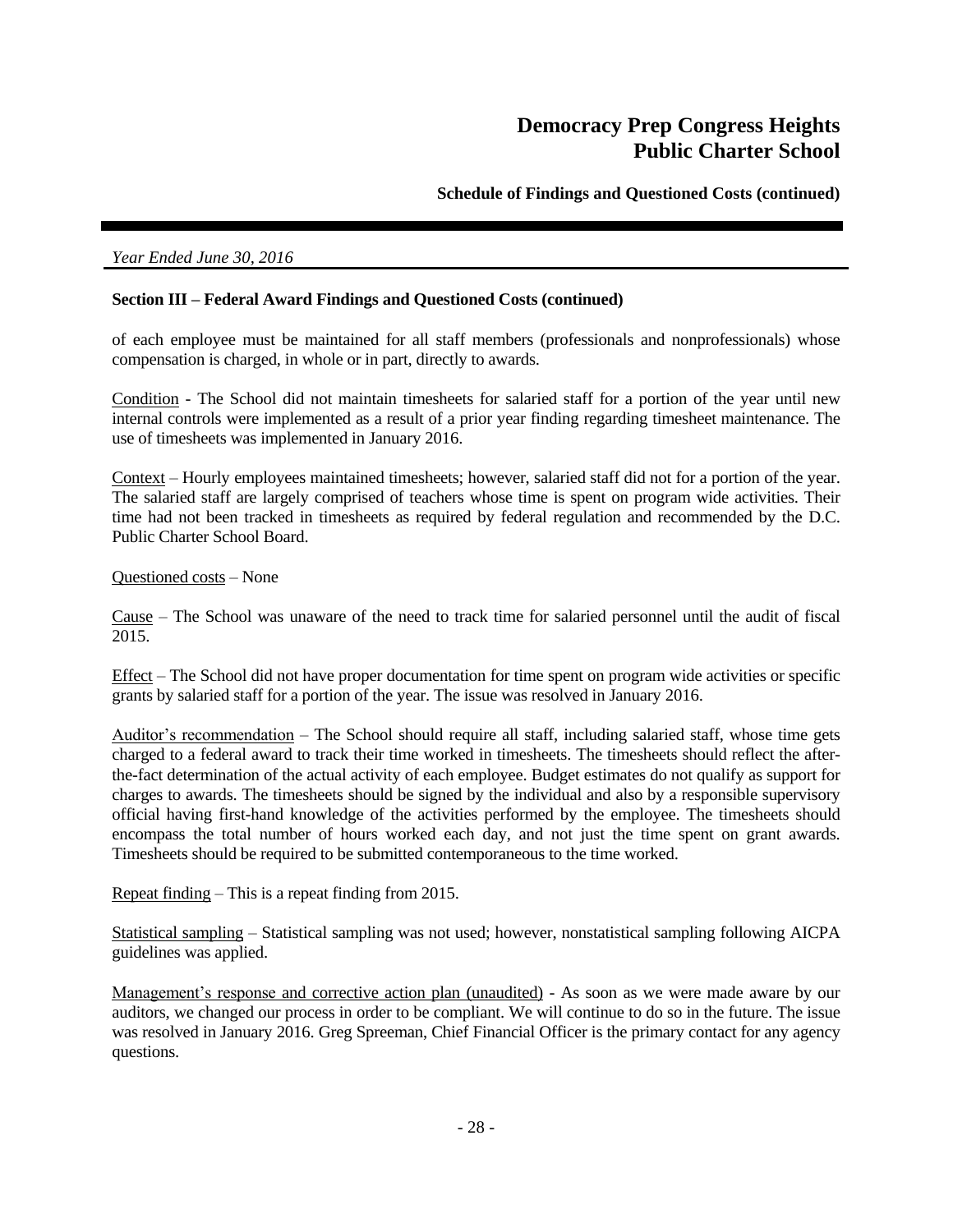## **Schedule of Findings and Questioned Costs (continued)**

### *Year Ended June 30, 2016*

#### **Section IV – Prior Year Financial Statement Findings (continued)**

#### **Finding 2015-001: Material Weakness – Board Designated Funds**

Condition – The School recorded the board designation by creating a payable and a correlating expense in order to track the designated funds instead of setting aside a portion of unrestricted net assets for the future expenditure.

Current year status – No similar issues were noted in the current year.

#### **Finding 2015-002: Significant Deficiency – In-kind Contributions**

Condition – The School retained an attorney who worked on a pro bono basis, and the services were not recorded.

Current year status – No similar issues were noted in the current year.

### **Finding 2015-003: Significant Deficiency – Year-end Close**

Condition – Liabilities were understated as the accrued vacation had not been recorded during year-end close.

Current year status – No similar issue related to accrued vacation was noted in the current year.

#### **Finding 2015-004: Significant Deficiency – Capital Leases**

Condition – Assets and liabilities were understated as the leased equipment had not been capitalized.

Current year status – No similar issues were noted in the current year.

### **Section V – Prior Year Federal Award Findings and Questioned Costs**

**Finding number:** 2015-005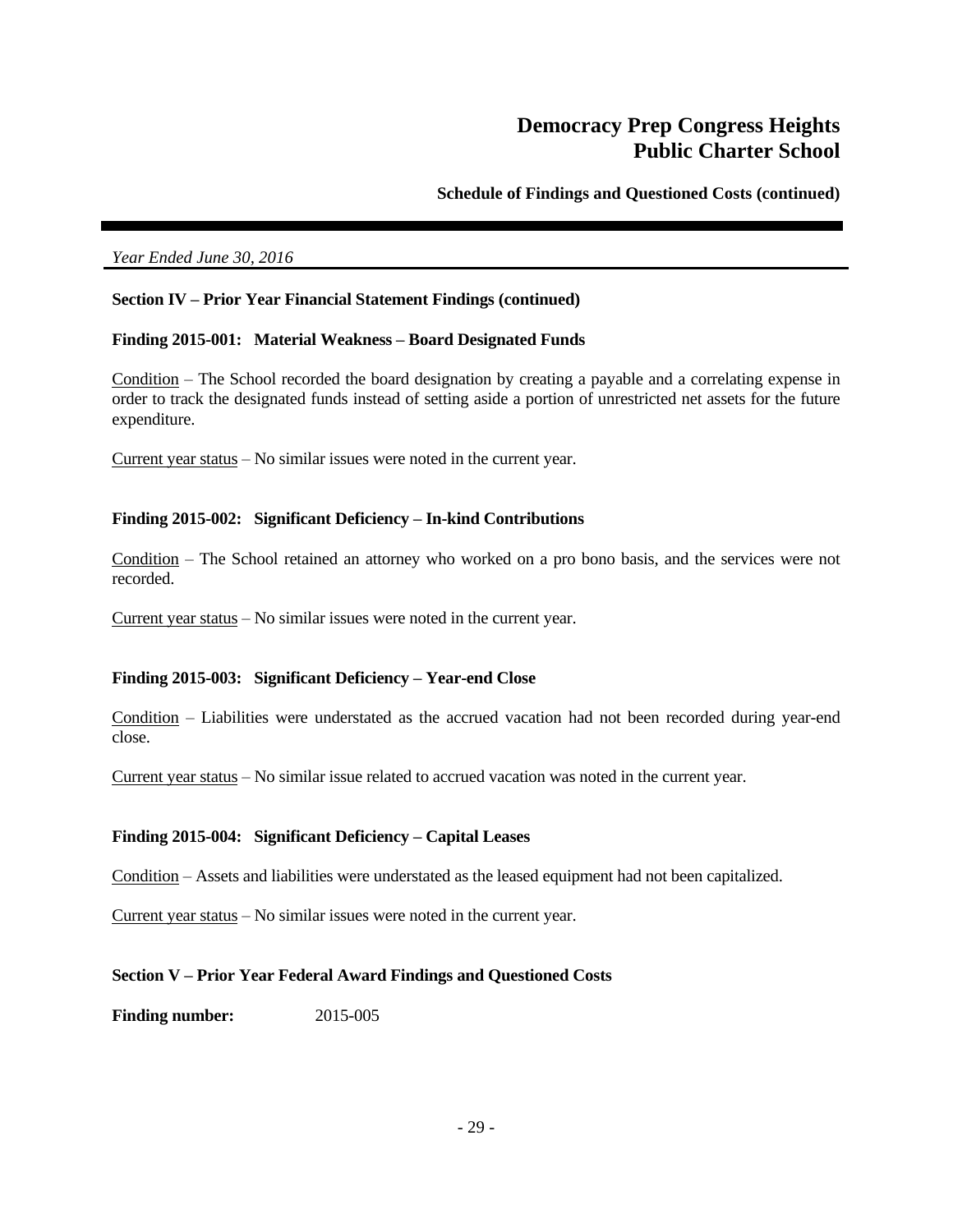**Schedule of Findings and Questioned Costs (continued)**

*Year Ended June 30, 2016*

## **Section V – Prior Year Federal Award Findings and Questioned Costs (continued)**

| <b>Federal Agency:</b> | Department of Education                                                                                       |
|------------------------|---------------------------------------------------------------------------------------------------------------|
| <b>CFDA#:</b>          | 84.010A                                                                                                       |
| <b>Program:</b>        | Title I Grants to Local Education Agencies                                                                    |
|                        | <b>Compliance Requirement:</b> 2 CFR Ch. II pt 230, Appendix B subsection m. Support of Salaries and<br>Wages |
|                        | Condition - The School did not maintain timesheets for salaried staff.                                        |

Current year status – See current year finding 2016-003. The issue was resolved in January 2016.